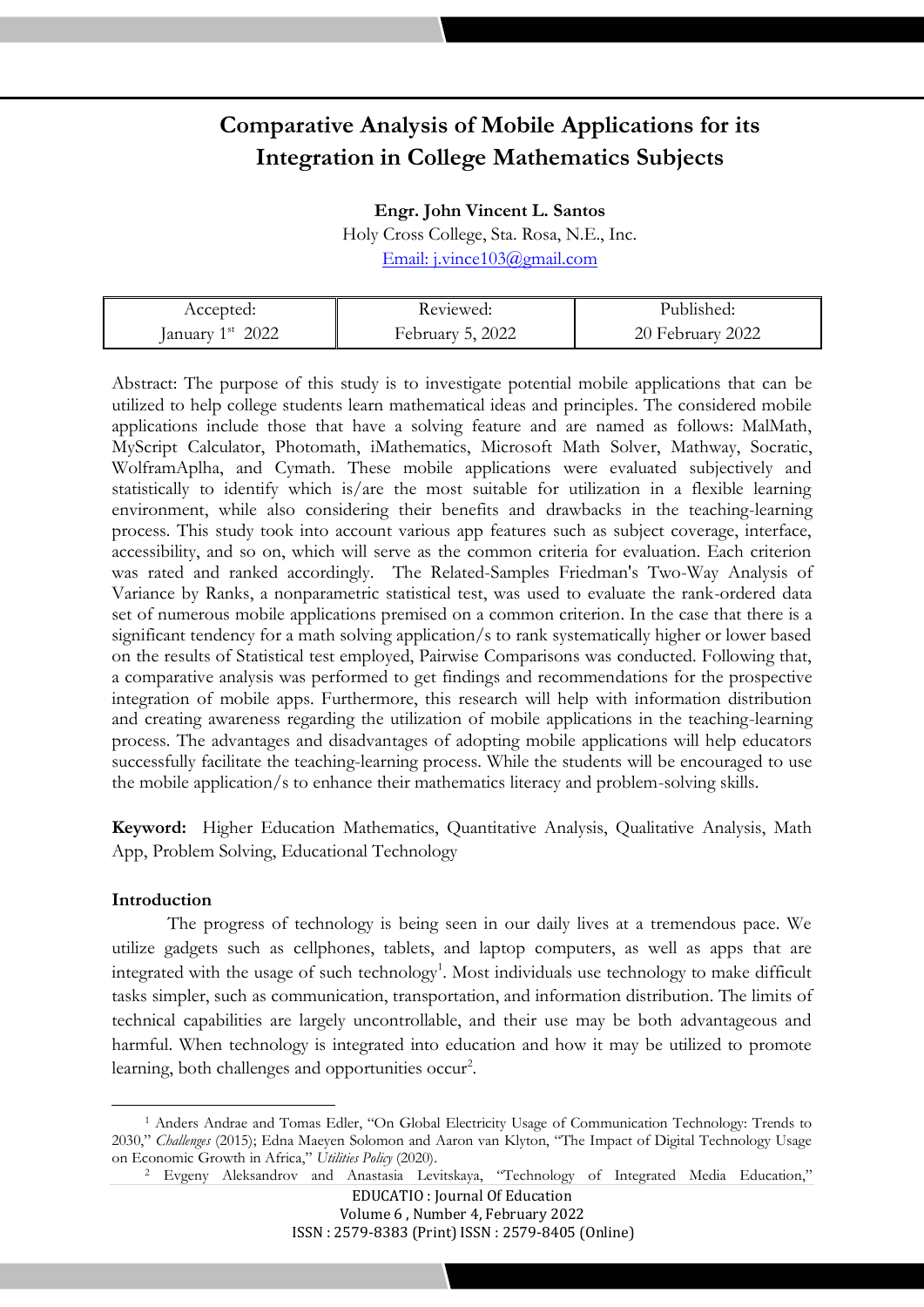Mobile smartphones are the handiest and easily available tool for most instructors and students. Despite its tiny size, it has the potential to become highly powerful teaching and learning tool. Applications with various functionalities may be loaded on mobile devices.

zzzzzz

Nowadays, there is a multitude of mobile applications accessible on the internet that students may use to aid them with their academics, especially in mathematics. Math is a famously tough topic, so if a student can answer a problem without struggle, it might motivate them to do their best throughout their studies. These applications can shorten the lengthy process of problem-solving, graphing, and trial and error by simply pressing buttons and entering data into mobile devices<sup>3</sup>.

Fortunately, there are a great number of math programs available that may explain and may guide the learner through various strategies for grasping the complexities of algebra, geometry, calculus, trigonometry, and advanced mathematics courses. The instructors and the students are advised to utilized digital technology. New methods of learning are being introduced such as online classes to reach each other distantly and proceed with the academic learning to avoid its disruption.

In this study, nine (9) math applications are chosen to be examined in terms of their potential influence on the study of college students pursuing mathematical topics. These applications are specifically and briefly explained as follows:

- 1. MalMath This application takes mathematical problems and solves them with detailed explanations, guiding students from problem to solution to insight in easy, well-explained steps. One of the finest aspects of this free software is its excellent offline capabilities, which allow students to continue learning even if they are not connected to the internet.
- 2. MyScript Calculator This math app can recognize your handwriting. This means that you will get answers to your math problem by merely writing the question on the screen. This app supports basic arithmetic with square roots and cube roots but not trigonometry, percentages, and logarithms.
- 3. Photomath This Android application is used for explaining difficult math sets, ranging from elementary math to calculus and trigonometry. It takes a photo of a math issue with a smartphone camera, analyzes the data, and provides a thorough step-by-step answer and explanation. It is a free program with the great feature of functioning offline when utilizing the minimal core.
- 4. iMathematics This application lets the user type in equations and solves them. Aside from this, the app also includes various learning modules. The only downside is that the user has to enter the equations manually – the user can't just take a picture of the equations.
- 5. Microsoft Math Solver This math solver app makes use of an advanced AI to solve a variety of different math problems with ease. This math solution app is quite simple to use and offers three ways in which the user can input a new math problem. The user can either enter an equation using the built-in calculator-like interface, click a photo of the problem, or write the math problem by hand.
- 6. Mathway This is a math problem solving app and algebra calculator that offers instant

*Медиаобразование*, no. 4 (2018): 3–10.

<sup>3</sup> Anshita Dhoot, "A Survey of Internet of Things," *SYNCHROINFO JOURNAL* (2020); Neda Shahriari, Jane Grant-Kels, and Michael J. Murphy, "Dermatopathology Education in the Era of Modern Technology," *Journal of Cutaneous Pathology*, 2017.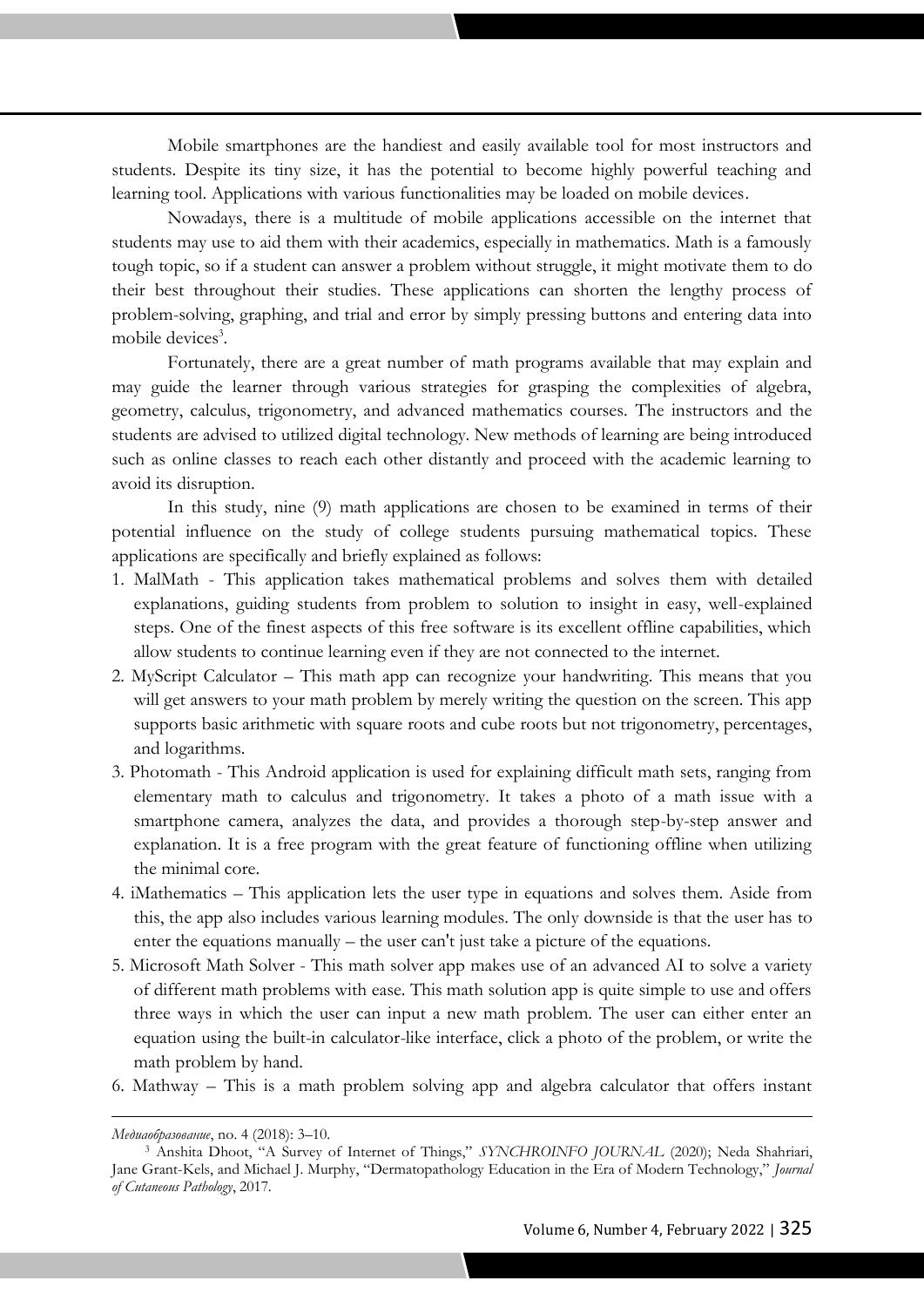answers to the users most complex math equations. This math problem solver practically solves anything from basic math problems, geometry, algebra to more complex calculus equations and trigonometry.

zzzzzz

- 7. Socratic The app lets the user take a picture of a problem and it'll not only give you an answer, but the steps necessary to arrive at that answer — and even detailed explanations of the steps and concepts if needed.
- 8. WolframAplha This application aims to 'make all systematic knowledge immediately computable and accessible to everyone capable'. This math solution app shouldn't be mistaken for a search engine even though it looks like one. It is an informational tool that delivers specific answers calculated from the data gathered from all the information related to the entered questions.
- 9. Cymath This math solver app provides help with a variety of problems including arithmetic, algebra, trigonometry, calculus, statistics, and other topics using an advanced AI powered math solver. It is a math app that gives math answers based on a wide variety of topics.

The fundamental goal of good teaching is to effect the desired change in learning behavior. It is caused by the teacher's use of teaching methods to achieve the lesson's objectives. This makes teaching more difficult, but also tougher because it necessitates diverse approaches and strategies for varied student skills and behavior.

Today's educational systems strive to incorporate technology into education through computerized programs, mobile software, as well as raise instructors' knowledge of the growth of computerized and mobile apps in the classroom.

In recent years, academics have created online and mobile applications to aid in the teaching of Algebra, Geometry, Mathematical Analysis, Statistics, and other subjects. Mobile math applications allow users to investigate functions, provide graphical capabilities, and provide a variety of calculators. There are measuring apps as well as instructional applications for honing numerical and mathematical abilities.

Over the last decade, technologies that facilitate mathematics on the web have also grown in popularity. Online and mobile teaching tools for mathematics can help students solve problems, understand mathematical concepts better, give dynamic representations of ideas, and develop general metacognitive abilities. On the one hand, regular use of mobile technology in the course of mathematics would help students enhance their skills, while on the other hand, it would promote the development of mobile learning apps.

The following questions are explicitly addressed by this research:

- a. What are the potential benefits and drawbacks of employing such mobile applications in the teaching-learning process?
- b. Which mobile applications are most suited to assisting teachers in enhancing and enriching their assessments in order to successfully aid the teaching-learning process in mathematics?
- c. Which mobile applications are most suited to assist learners in improving their mathematical literacy and problem-solving abilities?

# **METHODS**

The conceptual framework of this study is divided into 5 phases. The phases are listed below as follows:

1. Listing of Math Solving Apps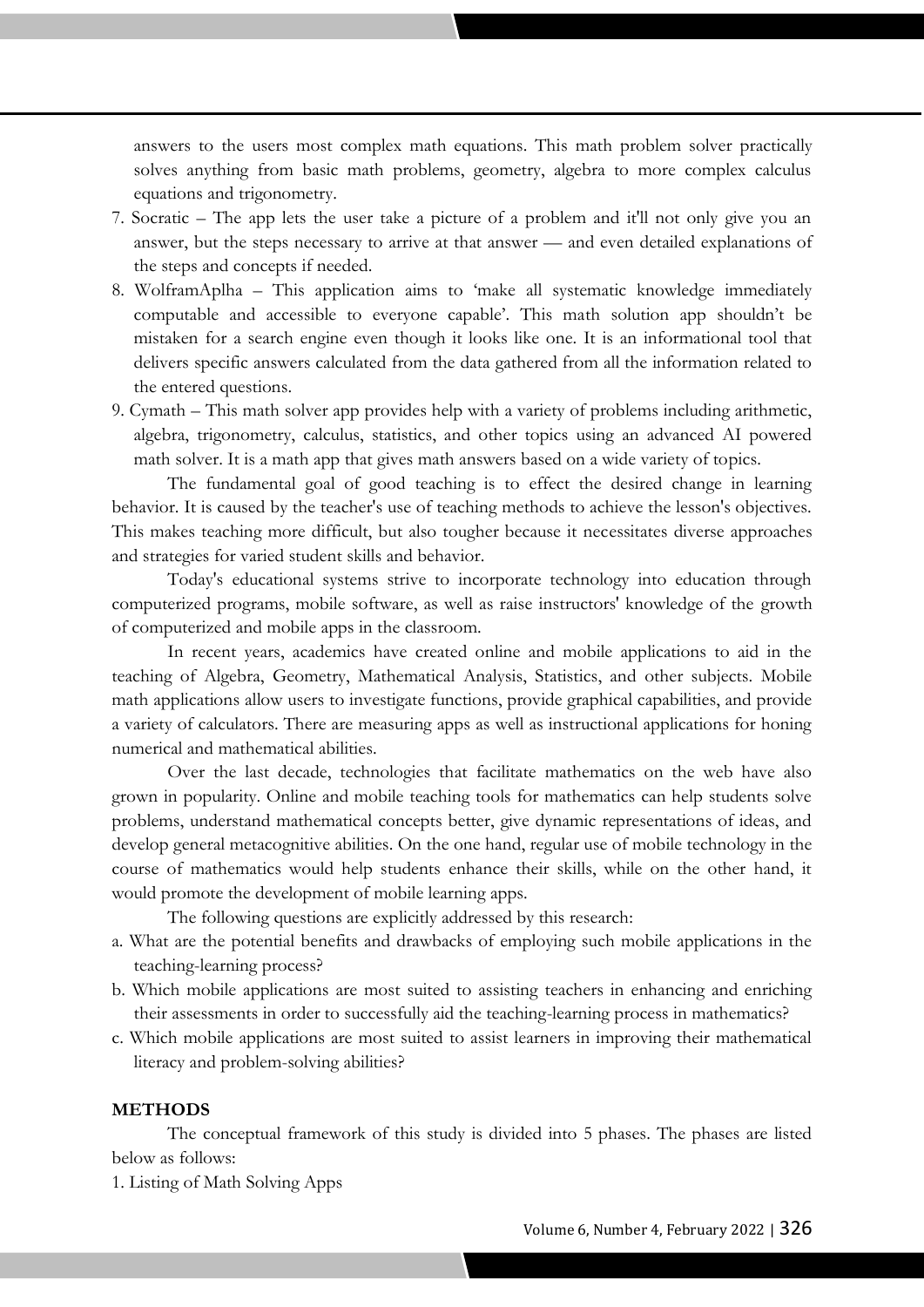The first step is to make a list of all conceivable mathematical applications that can be integrated with the learners' studies. The researcher chose nine (9) math applications after studying numerous websites on the internet that showcase the top math apps. Initial factors were the application's availability on mobile platforms, the ability to be downloaded from the Google Play store, availability on the user's location (in this case, Philippines), and the presence of a solving feature.

# 2. Identification and Evaluation of Criteria

The second step is to create a list of all the criteria that will be used to compare each mobile application. The criteria focus on capabilities rather than aesthetics. The solution features, input capability feature, learning guide feature, convenience feature, accessibility feature, and supplementary contents features are all part of the evaluation criteria.

Each criteria have 5 levels of rating. For example in the solving feature, There are 4 problems for each criterion with an increasing difficulty and complexity. Each problem solved corresponds to a 1 point in the criteria. If all problems are solved, 4 point rating is given. If no problem is solved, no point is given.

When all of the mobile apps are evaluated, they will be ranked accordingly. This gives rise into a rank-ordered data set that will require a non-parametric statistical treatment.

The most common and fundamental concepts of each subject are covered in the solution features. The same problems/questions will be solved by each mathematical application. Solving Features (SF):

- 1) Integers (Arithmetic)
- 2) Fractions(Arithmetic)
- 3) Decimal Numbers (Arithmetic)
- 4) Percentage (Arithmetic)
- 5) Exponents (Arithmetic)
- 6) Radicals (Arithmetic)
- 7) Logarithms (Arithmetic)
- 8) Simplifying Simple Algebraic Expressions (Algebra)
- 9) Simplifying Algebraic Fractions (Algebra)
- 10) Simplifying Exponential Expressions (Algebra)
- 11) Simplifying Radical Expressions (Algebra)
- 12) Simplifying Logarithmic Expressions (Algebra)
- 13) Linear Equations (Algebra)
- 14) Higher Ordered Equations (Algebra)
- 15) Linear Inequalities (Algebra)
- 16) Higher Ordered Inequalities (Algebra)
- 17) Equations with Absolute Value (Algebra)
- 18) Inequalities with Absolute Value (Algebra)
- 19) Word Problems (Algebra)
- 20) Matrices (Algebra)
- 21) Complex Numbers (Algebra)
- 22) Trigonometric Identities (Trigonometry)
- 23) Inverse Trigonometric Identities (Trigonometry)
- 24) Limits (Calculus)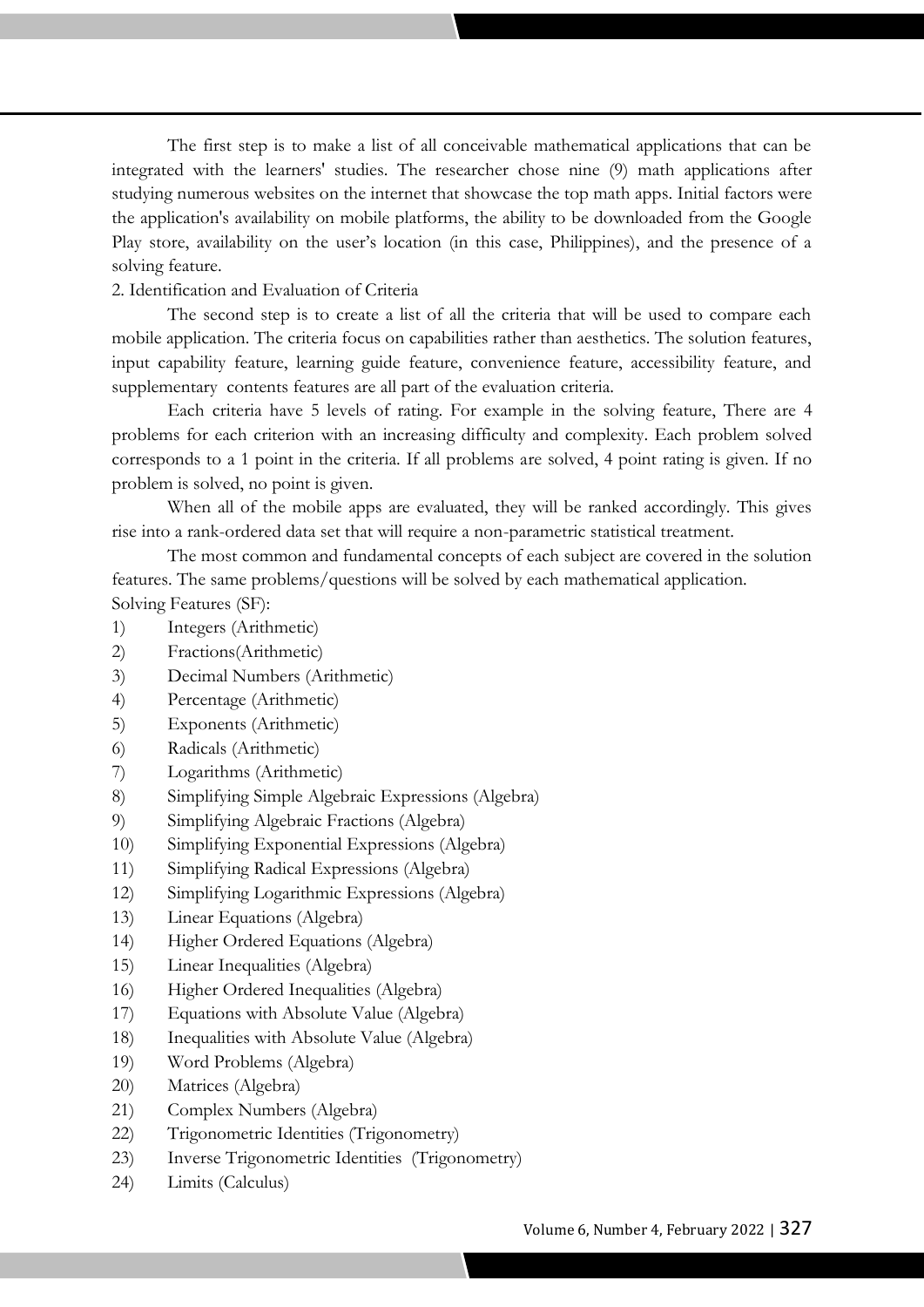- 25) Algebraic Differentiation (Calculus)
- 26) Trigonometric Differentiation (Calculus)
- 27) Inverse Trigonometric Differentiation (Calculus)
- 28) Logarithmic Differentiation (Calculus)
- 29) Exponential Differentiation (Calculus)
- 30) Algebraic Integration (Calculus)
- 31) Trigonometric Integration (Calculus)
- 32) Inverse Trigonometric Integration (Calculus)
- 33) Logarithmic Integration (Calculus)
- 34) Exponential Integration (Calculus)
- 35) Summation (Statistics)
- 36) Permutations (Statistics)
- 37) Combinations (Statistics)
- 38) Factorials (Statistics)

This criteria part pertains to the application's capacity to input the required problems to be solved.

Input Capability Feature (ICF):

- 39) Picture (Input of Problem)
- 40) Scanning (Input of Problem)
- 41) Keying (Input of Problem)
- 42) Handwriting (Input of Problem)
- 43) Voice (Input of Problem)

The learning guide feature refers to how the math app displays and guides learners through the step-by-step method for answering a problem.

Learning Guide Features (LGF):

- 44) Searching Online
- 45) Step by Step Guide
- 46) How-to Animations/Videos

The convenience feature refers to the math app's efficiency in storing, preserving, and distributing the knowledge from the solved problem.

Convenience Features (CF):

- 47) Multiple Problem Solving
- 48) Saving Solution/Graph
- 49) Sharing Solution/Graph
- 50) Addition of Personal Note

The accessibility feature refers to how the user may access the program. The app can be paid or free, and it can be used online or offline.

Accessibility features (AF):

- 51) Free to Use
- 52) Offline Content

Some math applications aren't only for problem solving; some offer additional mathematical material that might help students learn more about ideas, principles, and other math disciplines. Supplementary Content Features (SCF):

53) Mathematical Definitions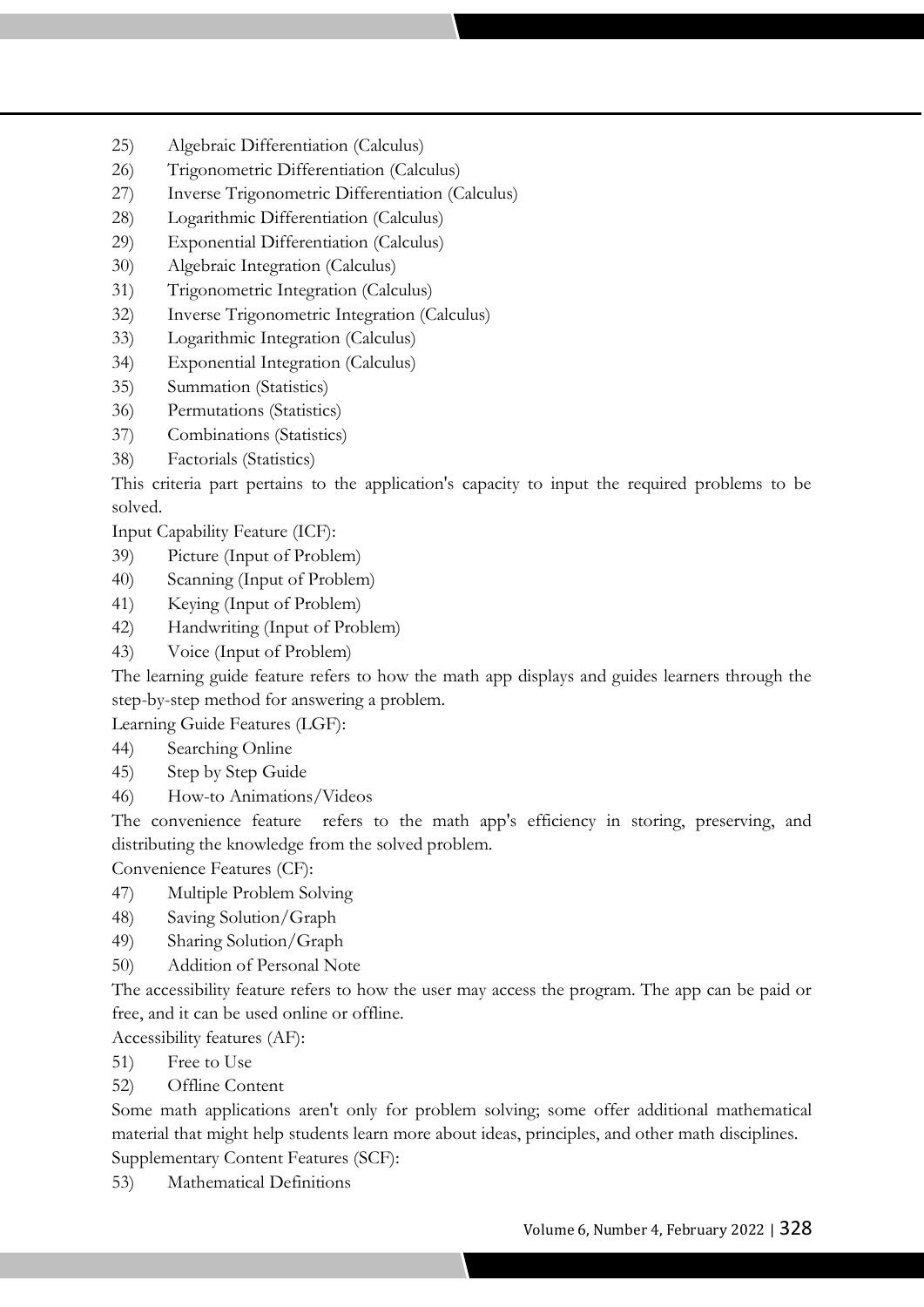- 54) Mathematical Theorems
- 55) Mathematical Illustrations
- 56) Mathematical Formulas
- 57) Mathematical Tables
- 58) Conversion of Units
- 59) Graph Plotting and Analysis
- 60) Scientific Calculator
- 3. Statistical Tests Friedman Test and Post Hoc Tests

Statistical tests are necessary to make inference for the population from the sample taken. In this study, the sample are the listed evaluative criteria since it is impossible to compare all the existing features (population) of mobile application. For each criterion, the math apps will be ranked The common evaluation criteria served as the independent sample, while the nine (9) math apps served as the dependent samples in this study.

A rank-ordered data set requires a non-parametric statistical treatment. With the samples identified as multiple independent, a Friedman test is conducted. In the case that the math applications are significantly different from one another, post hoc test will be followed up. 4. Comparative Analysis

The comparative analysis is divided into two stages, namely: Quantitative comparison using statistical test and Qualitative comparison using quality observations by the researcher.

The Quantitative comparison determines the significant difference or similarity of the math applications based on the criteria evaluated.

The Qualitative comparison determines the features and capabilities of math applications not included in the criteria through the first-hand experience and observations of the researcher. 5. Integration of Math Solving Apps

The comparative analysis was carried out in order to get findings and recommendations for the future integration of mobile apps. These recommendations cover the benefits and drawbacks of using mobile applications to assist instructors in successfully facilitating the teaching-learning process and encouraging students to utilize mobile applications to improve their mathematical literacy and problem-solving abilities.

# **RESULT AND DISCUSSION**

In this section, we report the results of the techno-ethical audit of Google Meet and Classroom. Findings are reported as analysis of the dimensions of the audit - that is, how Google Meet and Classroom afforded (or not) educational justice according to legal, economic, democratic, technological, and pedagogical lines. For each of the above dimensions, we contextualize how the design of educational technologies relates to the experience of online learning and carries broader consequences for society as a whole.

#### 1. Solving Features

The solving feature criteria encompasses the subjects arithmetic, algebra, trigonometry, calculus and statistics. Based on the Table 1, the result of the statistical tests applied states that there is a significant difference between the nine (9) tested mathematics applications in terms of solving features. Therefore, a post-hoc test, specifically the pairwise comparisons, is applied in this criteria this criterion to determine which math apps are ranked systematically lower or higher than other.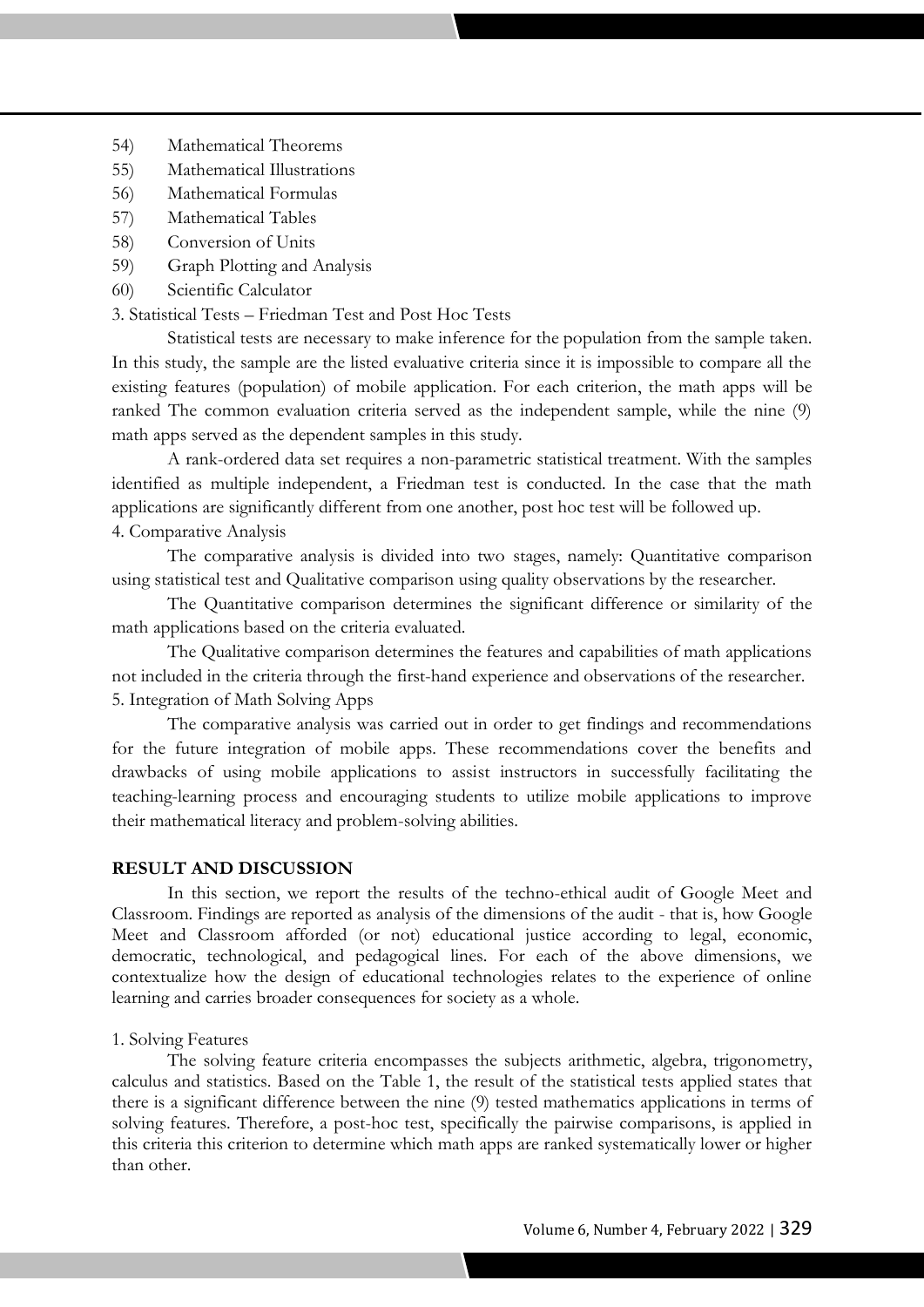| Null Hypothesis                                                                                                                                                | Test                                                                   | Siq. | Decision                    |
|----------------------------------------------------------------------------------------------------------------------------------------------------------------|------------------------------------------------------------------------|------|-----------------------------|
| The distributions of MalMath,<br>MyScriptCalculator, Photomath,<br>iMathematics, MicrosoftMath,<br>Mathway, Socratic, WolframAlpha<br>and Cymath are the same. | Related-Samples Friedman's<br>Two-Way Analysis of Variance by<br>Ranks | .000 | Reject the null hypothesis. |
| The distributions of MalMath.<br>MyScriptCalculator, Photomath,<br>iMathematics, MicrosoftMath,<br>Mathway, Socratic, WolframAlpha<br>and Cymath are the same. | Related-Samples Kendall's<br>Coefficient of Concordance                | .000 | Reject the null hypothesis. |

# **Hypothesis Test Summary**

Asymptotic significances are displayed. The significance level is .050.

**Table 1.** Hypothesis Test Summary for Solving Features

Graph 1 shows that the math app with highest mean rank in terms of solving feature is the Mathway (Mean rank  $= 6.33$ ). Mathway is the only math app that solved all the questions/problems listed by the researcher in the criteria. However, Pairwisepairwise comparisons in Table 2 shows that there is no significant difference between Mathway and the math apps: Microsoft Math Solver (Mean rank  $= 6.21$ ), Wolfram Alpha (Mean rank  $= 5.86$ ), Photomath (Mean rank = 5.64), Cymath (Mean rank = 5.62), Socratic (Mean rank = 5.50), and Malmath (Mean rank  $= 5.38$ ). The remaining math apps Myscript Calculator (Mean rank  $= 2.64$ ) and iMathematics (Mean rank  $= 1.82$ ) shows no significant difference and are listed with the lowest mean ranks in terms of Solving Features.



**Graph 1.** Mean Ranks for Solving Features

2. Input Capability Features

Basedon the Table 2, the result of the statistical tests applied states that there is no significant difference between the nine (9) tested mathematics applications in terms of Input Capability Features. Therefore, the researcher shall retain the null hypothesis and there is no need to conduct posthoc tests.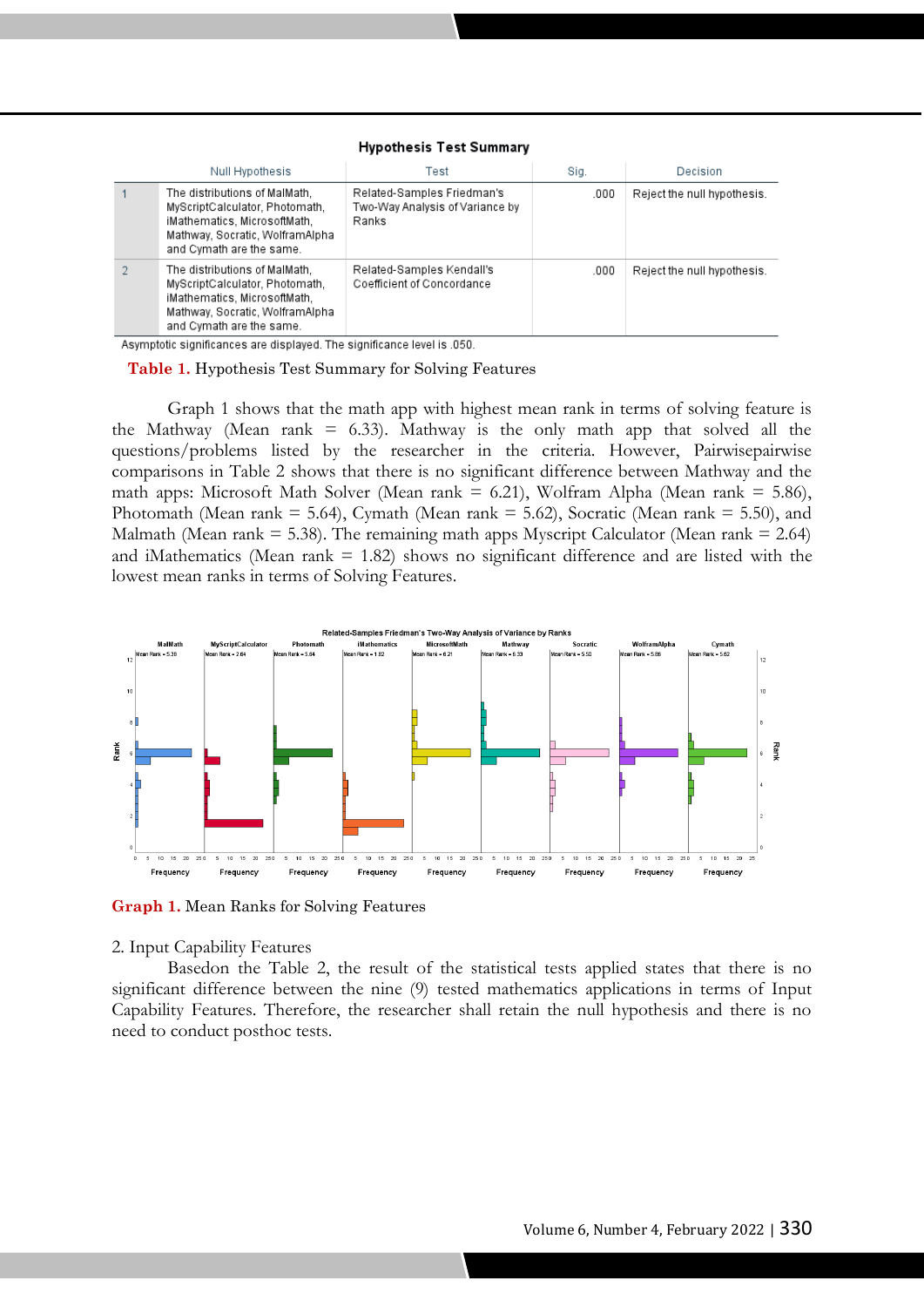## **Hypothesis Test Summary**

zzzzzz

| Null Hypothesis |                                                                                                                                                                | Test                                                                   | Sig. | Decision                    |  |
|-----------------|----------------------------------------------------------------------------------------------------------------------------------------------------------------|------------------------------------------------------------------------|------|-----------------------------|--|
|                 | The distributions of MalMath,<br>MyScriptCalculator, Photomath,<br>iMathematics, MicrosoftMath,<br>Mathway, Socratic, WolframAlpha<br>and Cymath are the same. | Related-Samples Friedman's<br>Two-Way Analysis of Variance by<br>Ranks | .188 | Retain the null hypothesis. |  |
|                 | The distributions of MalMath.<br>MyScriptCalculator, Photomath,<br>iMathematics, MicrosoftMath,<br>Mathway, Socratic, WolframAlpha<br>and Cymath are the same. | Related-Samples Kendall's<br>Coefficient of Concordance                | .188 | Retain the null hypothesis. |  |

Asymptotic significances are displayed. The significance level is .050.

**Table 2.** Hypothesis Test Summary for Input Capability Features.

Looking at Graph 2, the math app that got the highest mean rank is Microsoft Math Solver (Mean rank  $= 7.00$ ). Microsoft Math is the only application with 4 input capabilities, namely: Picture, Scanning, Keying and Handwriting input. However, statistically speaking, Microsoft math is not different from the other eight (8) math apps in terms of Input Capability Features.



**Graph 2.** Mean Ranks for Input Capability Features

### 3. Learning Guide Features

Based on the Table 3, the result of the statistical tests applied states that there is no significant difference between the nine (9) tested mathematics applications in terms of Learning Guide Features. Therefore, the researcher shall retain the null hypothesis and there is no need to conduct posthoc tests.

#### **Hypothesis Test Summary**

| Null Hypothesis                                                                                                                                                | Test                                                                   | Sig. | Decision                    |
|----------------------------------------------------------------------------------------------------------------------------------------------------------------|------------------------------------------------------------------------|------|-----------------------------|
| The distributions of MalMath,<br>MyScriptCalculator, Photomath,<br>iMathematics, MicrosoftMath,<br>Mathway, Socratic, WolframAlpha<br>and Cymath are the same. | Related-Samples Friedman's<br>Two-Way Analysis of Variance by<br>Ranks | .347 | Retain the null hypothesis. |
| The distributions of MalMath.<br>MyScriptCalculator, Photomath,<br>iMathematics, MicrosoftMath,<br>Mathway, Socratic, WolframAlpha<br>and Cymath are the same. | Related-Samples Kendall's<br>Coefficient of Concordance                | .347 | Retain the null hypothesis. |

Asymptotic significances are displayed. The significance level is .050.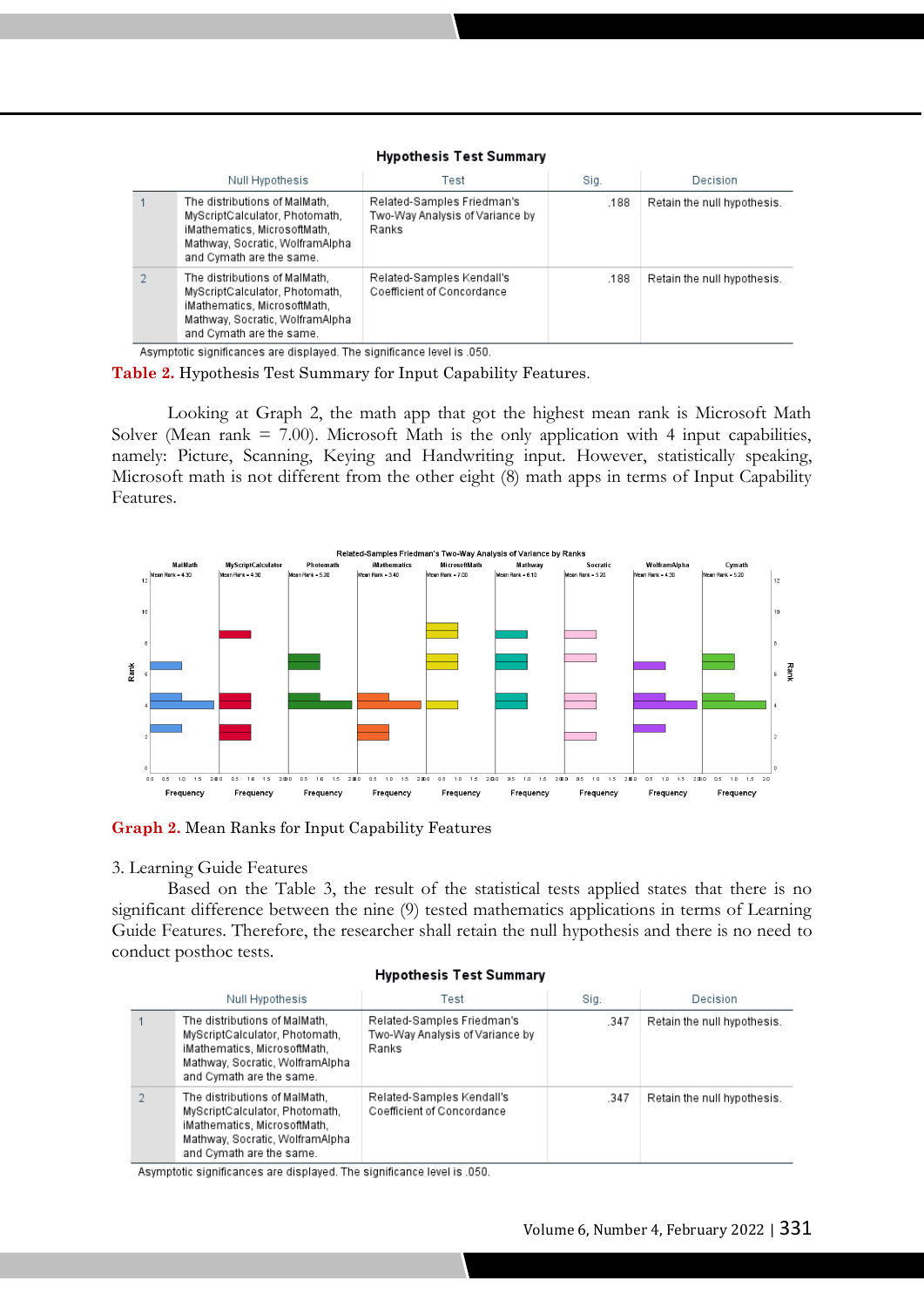# **Table 3.** Hypothesis Test Summary for Learning Guide Features

Looking at Graph 3, the math app that got the highest mean rank is Socratic (Mean rank  $= 7.33$ ). Socratic is the only application with which is directly connected with other math app so the user may have a variety of solutions. The app includes Mathway, Cymath, MathPapa and Wolfram Alpha. Additionally, Socratic is directly connected with the online resources. However, statistically speaking, Socratic is not different from the other eight (8) math apps in terms of Learning Guide Features.



**Graph 3.** Mean Ranks for Learning Guide Features

## 4. Convenience Features

Based on the Table 4, the result of the statistical tests applied states that there is a significant difference between the nine (9) tested mathematics applications. Therefore, a posthoc test, specifically the pairwise comparisons, is applied in this criteria this criterion to determine which math apps are ranked systematically lower or higher than other.

#### **Hypothesis Test Summary**

| Null Hypothesis                                                                                                                                                | Test                                                                   | Sig. | Decision                    |
|----------------------------------------------------------------------------------------------------------------------------------------------------------------|------------------------------------------------------------------------|------|-----------------------------|
| The distributions of MalMath.<br>MyScriptCalculator, Photomath,<br>iMathematics, MicrosoftMath,<br>Mathway, Socratic, WolframAlpha<br>and Cymath are the same. | Related-Samples Friedman's<br>Two-Way Analysis of Variance by<br>Ranks | .037 | Reject the null hypothesis. |
| The distributions of MalMath.<br>MyScriptCalculator, Photomath.<br>iMathematics, MicrosoftMath,<br>Mathway, Socratic, WolframAlpha<br>and Cymath are the same. | Related-Samples Kendall's<br>Coefficient of Concordance                | .037 | Reject the null hypothesis. |

Asymptotic significances are displayed. The significance level is .050.

**Table 4.** Hypothesis Test Summary for Convenience Features

Graph 4 shows that the math app with highest mean rank in terms of convenience features is the Microsoft Math Solver (Mean rank = 7.00). Microsoft Math can save and share questions and problems. However, Pairwise comparisons in Table 6 shows that there is no significant difference between all other math apps. Which shows contradictory results from the hypothesis result summary. A common reason behind these may be due to fact that the criteria in Convenience Feature is only small in number. And when there is a small sample size, Pairwise comparison test may less likely to detect significant differences. In this case, we may look at the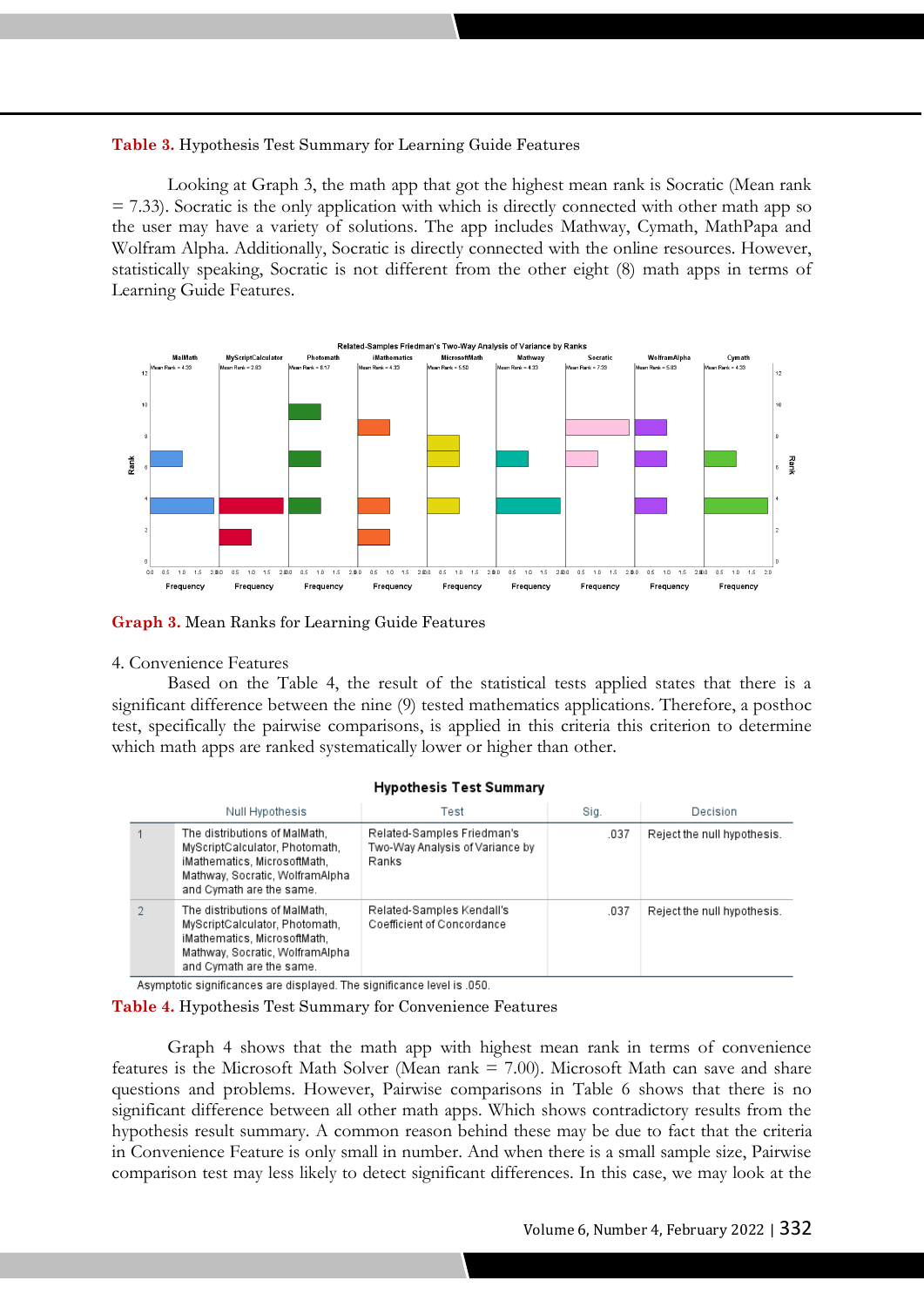weak evidences (significant values between 0.05 and 0.1) to reject the null hypothesis to create separation between the math apps that justify that there is a significant in terms of convenience features. Microsoft Math Solver is statistically the same with Wolfram Alpha (Mean rank = 6.50), Malmath (Mean rank = 5.88), Cymath (Mean rank = 5.88), Photomath (Mean rank = 5.75). The math apps in lower ranking in terms of convenience are Myscript Calculator (Mean rank = 3.75), Mathway (Mean rank = 3.75), iMathematics (Mean rank = 3.25), and Socratic (Mean rank  $= 3.25$ ).



**Graph 4.** Mean Ranks for Convenience Features

### 5. Accessibility Features

Based on the Table 5, the result of the statistical tests applied states that there is no significant difference between the nine (9) tested mathematics applications in terms of accessibility features. Therefore, the researcher shall retain the null hypothesis and there is no need to conduct posthoc tests.

## **Hypothesis Test Summary**

| Null Hypothesis                                                                                                                                                | Test                                                                   | Siq. | Decision                    |  |
|----------------------------------------------------------------------------------------------------------------------------------------------------------------|------------------------------------------------------------------------|------|-----------------------------|--|
| The distributions of MalMath.<br>MyScriptCalculator, Photomath,<br>iMathematics, MicrosoftMath,<br>Mathway, Socratic, WolframAlpha<br>and Cymath are the same. | Related-Samples Friedman's<br>Two-Way Analysis of Variance by<br>Ranks | .582 | Retain the null hypothesis. |  |
| The distributions of MalMath.<br>MyScriptCalculator, Photomath,<br>iMathematics, MicrosoftMath,<br>Mathway, Socratic, WolframAlpha<br>and Cymath are the same. | Related-Samples Kendall's<br>Coefficient of Concordance                | .582 | Retain the null hypothesis. |  |

Asymptotic significances are displayed. The significance level is .050.

**Table 5.** Hypothesis Test Summary for Accessibility Features

Looking at Graph 5, the math app that got the highest mean rank is MalMath (Mean rank  $= 7.75$ ). MalMath is the only math application that where all of the contents are free to use and can be used offline. However, statistically speaking, MalMath is not different from the other eight (8) math apps in terms of Input Capability Features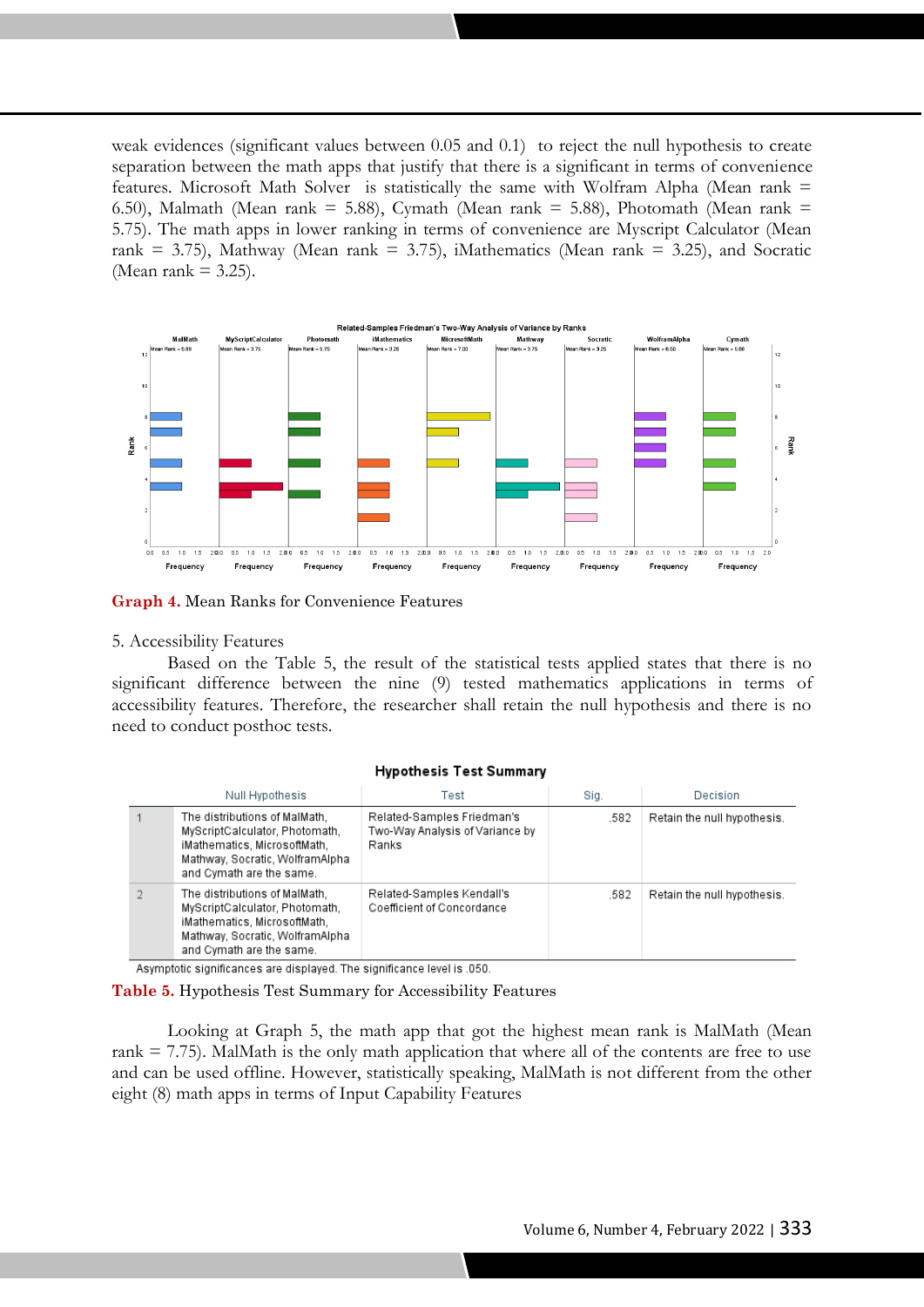

**Graph 5.** Mean Ranks for Accessibility Features

# 6. Supplementary Content Features

Based from the Table 6, the result of the statistical tests applied states that there is a significant difference between the nine (9) tested mathematics applications in terms of supplementary content features. Therefore, a posthoc test, specifically the pairwise comparisons, is applied in this criteria to determine which math apps are ranked systematically lower or higher than other.

### **Hypothesis Test Summary**

| Null Hypothesis |                                                                                                                                                                | Test                                                                   | Sig. | Decision                    |  |
|-----------------|----------------------------------------------------------------------------------------------------------------------------------------------------------------|------------------------------------------------------------------------|------|-----------------------------|--|
|                 | The distributions of MalMath.<br>MyScriptCalculator, Photomath,<br>iMathematics, MicrosoftMath,<br>Mathway, Socratic, WolframAlpha<br>and Cymath are the same. | Related-Samples Friedman's<br>Two-Way Analysis of Variance by<br>Ranks | .001 | Reject the null hypothesis. |  |
|                 | The distributions of MalMath.<br>MyScriptCalculator, Photomath,<br>iMathematics, MicrosoftMath,<br>Mathway, Socratic, WolframAlpha<br>and Cymath are the same. | Related-Samples Kendall's<br>Coefficient of Concordance                | .001 | Reject the null hypothesis. |  |

Asymptotic significances are displayed. The significance level is .050.

## **Table 6.** Hypothesis Test Summary for Supplementary Content Features

Graph 6 shows that the math app with highest mean rank in terms of supplementary content features is the WolframAlpha (Mean rank = 7.14). WolframAlpha contains almost all listed supplementary contents in the criteria except the conversion of units feature. Pairwise comparisons in Table 9 shows that there is no significant difference between WolframAlpha and the math apps: iMathematics (Mean rank  $= 6.50$ ), Socratic (Mean rank  $= 5.79$ ), Cymath (Mean rank = 5.86) and Mathway (Mean rank = 4.57). The remaining math apps MalMath (Mean rank  $= 3.93$ ), PhotoMath (Mean rank  $= 3.93$ ), Microsoft Math Solver (Mean rank  $= 3.93$ ), and MyScript Calculator (Mean rank  $= 3.36$ ). shows no significant difference and are listed with the lowest mean ranks in terms of supplementary content features.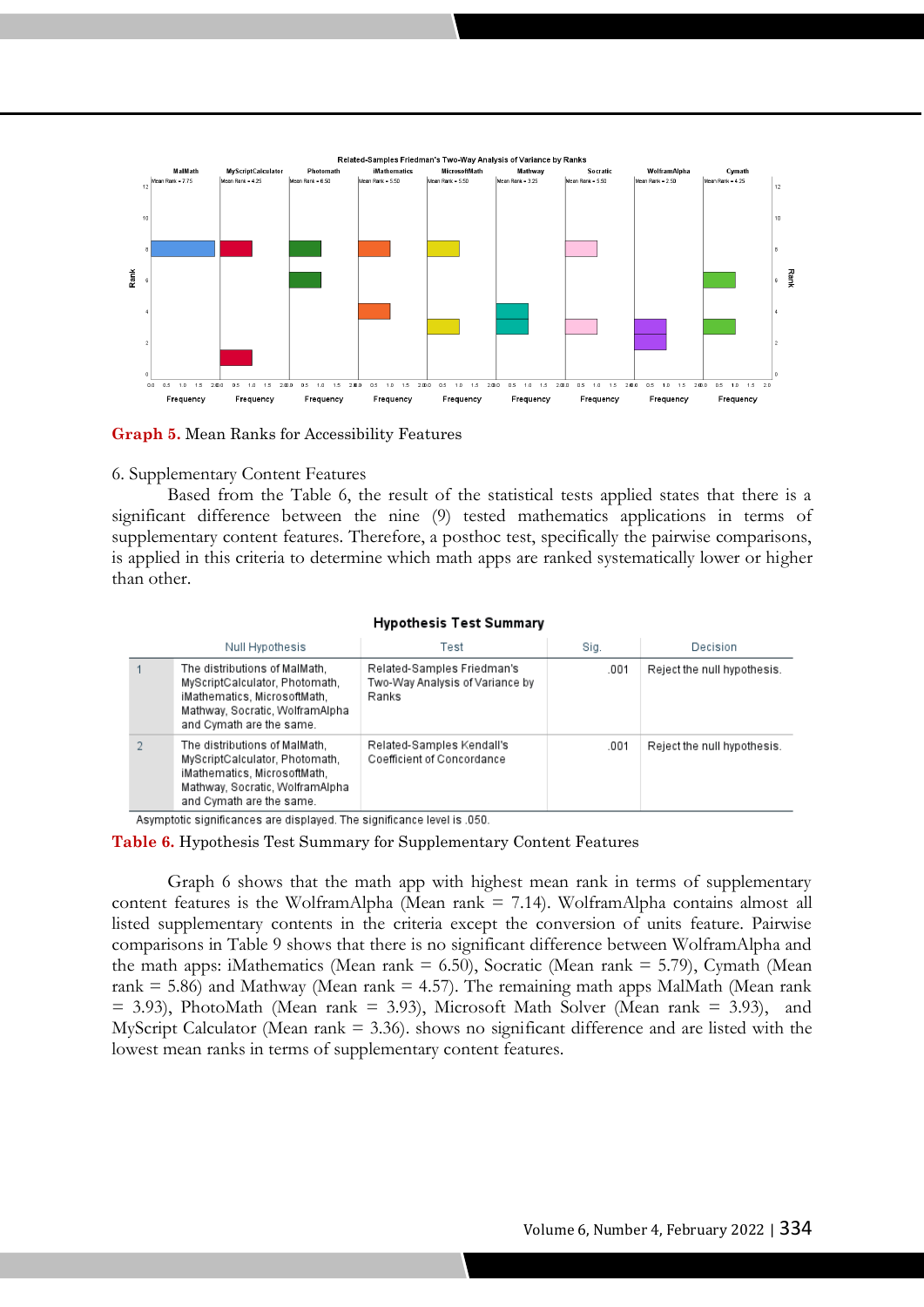

**Graph 6.** Mean Ranks for Supplementary Content Features

### 7. Overall Features

Based on the Table 7, the result of the statistical tests applied states that there is a significant difference between the nine (9) tested mathematics applications in terms of its overall features. Therefore, a posthoc test, specifically the pairwise comparisons, is applied in this criteria this criterion to determine which math apps are ranked systematically lower or higher than other.

#### **Hypothesis Test Summary**

| Null Hypothesis                                                                                                                                                | Test                                                                   | Siq. | Decision                    |
|----------------------------------------------------------------------------------------------------------------------------------------------------------------|------------------------------------------------------------------------|------|-----------------------------|
| The distributions of MalMath.<br>MyScriptCalculator, Photomath,<br>iMathematics, MicrosoftMath,<br>Mathway, Socratic, WolframAlpha<br>and Cymath are the same. | Related-Samples Friedman's<br>Two-Way Analysis of Variance by<br>Ranks | .000 | Reject the null hypothesis. |
| The distributions of MalMath.<br>MyScriptCalculator, Photomath,<br>iMathematics, MicrosoftMath,<br>Mathway, Socratic, WolframAlpha<br>and Cymath are the same. | Related-Samples Kendall's<br>Coefficient of Concordance                | .000 | Reject the null hypothesis. |

Asymptotic significances are displayed. The significance level is .050.

**Table 7.** Hypothesis Test Summary for Overall Features

Graph 7 shows that the math app with highest mean rank in terms of the overall features is the Microsoft Math Solver (Mean rank  $= 6.02$ ). Microsoft Math has 4 out of 5 possible input of problem options, shows detailed Solutions and when solving a problem, it shows the graph, similar problems, video tutorials, related concepts, worksheets from web, and similar problems from web. Additionally, it can share solutions on social media and other platforms. Pairwise comparisons in Table 11 shows that there is no significant difference between Microsoft Math Solver and the math apps: WolframAlpha (Mean rank  $=$  5.83), Mathway (Mean rank  $=$  5.74), PhotoMath (Mean rank = 5.49), Cymath (Mean rank = 5.47), Socratic (Mean rank = 5.40), and Malmath (Mean rank  $= 5.21$ ). The remaining math apps Myscript Calculator (Mean rank  $= 3.00$ ), and iMathematics (Mean rank  $= 2.85$ ). shows no significant difference and are listed with the lowest mean ranks in terms of overall features.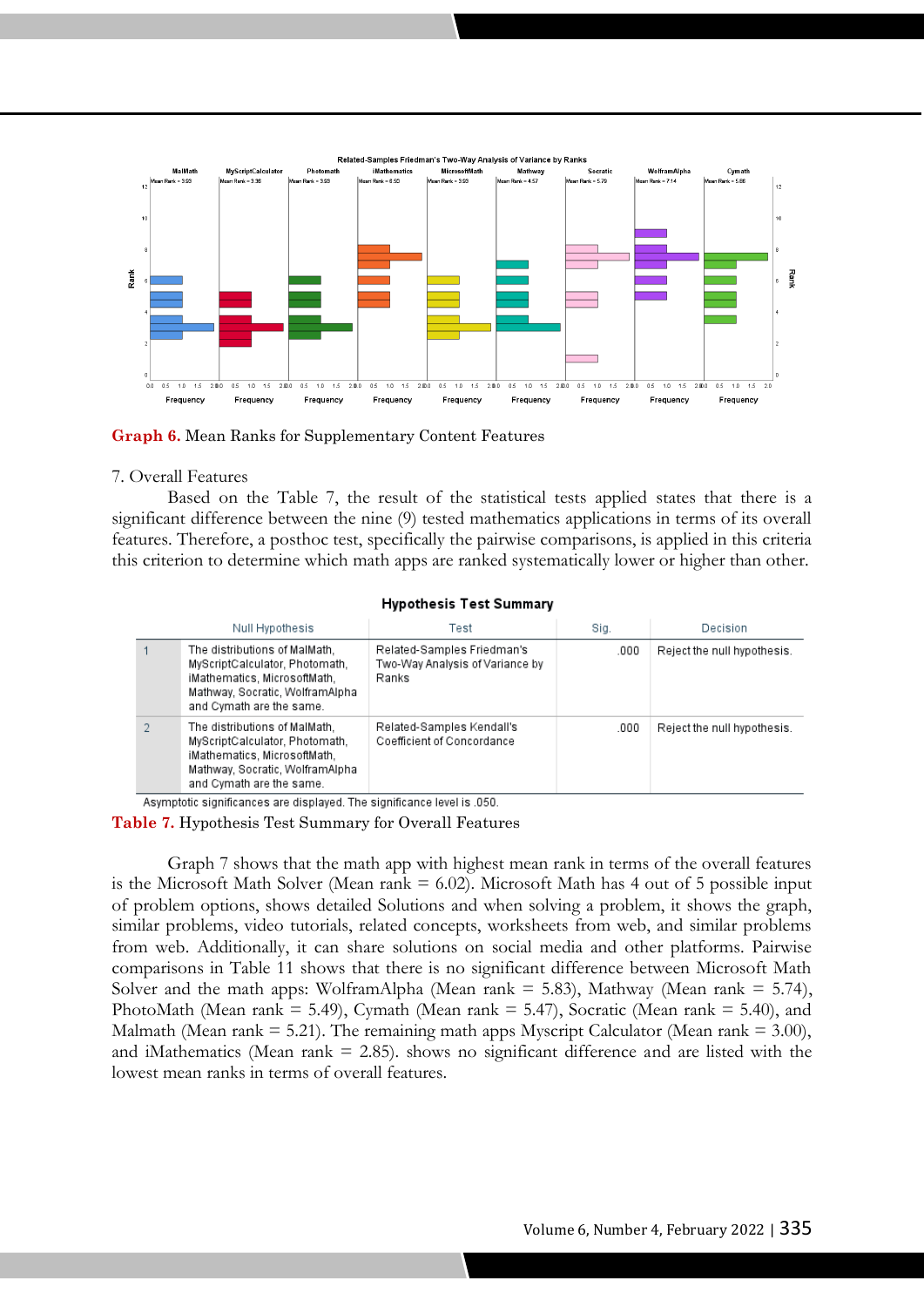

**Graph 7.** Mean Ranks for Overall Features

|                                                                                        | <b>Qualitative Observations During the Evaluation of Criteria</b> |  |
|----------------------------------------------------------------------------------------|-------------------------------------------------------------------|--|
| The researcher listed the observations below during the evaluation phase of the study. |                                                                   |  |

| <b>Mobile</b>      | <b>Solving</b>                                                                                                                                                                                                                                                     | Input                                                                                                                                                                                                                                                                               | Learning                                                                                                        | Convenience                                                                           | <b>Accessibility</b>                                                                      | Supplementar                                                                                                                                                                                                                       |
|--------------------|--------------------------------------------------------------------------------------------------------------------------------------------------------------------------------------------------------------------------------------------------------------------|-------------------------------------------------------------------------------------------------------------------------------------------------------------------------------------------------------------------------------------------------------------------------------------|-----------------------------------------------------------------------------------------------------------------|---------------------------------------------------------------------------------------|-------------------------------------------------------------------------------------------|------------------------------------------------------------------------------------------------------------------------------------------------------------------------------------------------------------------------------------|
| <b>Application</b> | <b>Features</b>                                                                                                                                                                                                                                                    | Capability                                                                                                                                                                                                                                                                          | Guide                                                                                                           | <b>Features</b>                                                                       | <b>Features</b>                                                                           | y Content                                                                                                                                                                                                                          |
|                    |                                                                                                                                                                                                                                                                    | <b>Features</b>                                                                                                                                                                                                                                                                     | <b>Features</b>                                                                                                 |                                                                                       |                                                                                           | <b>Features</b>                                                                                                                                                                                                                    |
| 1. MalMath         | - Offers<br>multiple<br>answer<br>(solutions) to<br>a problem<br>- Can solve<br>problems<br>including<br>arithmetic,<br>algebra,<br>trigonometr<br>y, and<br>calculus.<br>- Cannot<br>solve word<br>problems,<br>matrices,<br>complex<br>number,<br>statistics and | - The user<br>can input<br>problems<br>through<br>keying<br>- Difficulty<br>in the input<br>of more<br>complex<br>equations<br>such as<br>integration<br>- Some<br>input<br>features are<br>hidden. The<br>user have to<br>long press<br>the button<br>to show<br>other<br>symbols. | - Shows<br>detailed<br>steps and<br>solutions<br>and what<br>methods<br>are taken<br>to solve<br>the<br>problem | - Saves all<br>solved<br>problems<br>- Can add<br>favorite<br>problems for<br>savings | - Free to<br>Install<br>- Photo input<br>is a paid<br>feature<br>- Can be<br>used offline | - There is a<br>problem<br>generator for<br>algebra,<br>trigonometry,<br>limit,<br>differentiation<br>and integral<br>- There is a<br>graph feature<br>with limited<br>capabilities<br>- Equipped<br>with Scientific<br>Calculator |
| 2. MyScript        | probability.<br>- Cannot                                                                                                                                                                                                                                           | - The user                                                                                                                                                                                                                                                                          | - Does not                                                                                                      | - Saves recent                                                                        | - Paid                                                                                    | - No                                                                                                                                                                                                                               |
| Calculator         | recognize                                                                                                                                                                                                                                                          | can input                                                                                                                                                                                                                                                                           | show any                                                                                                        | problems only                                                                         | application                                                                               | supplementar                                                                                                                                                                                                                       |
|                    | various                                                                                                                                                                                                                                                            | problems                                                                                                                                                                                                                                                                            | steps in                                                                                                        |                                                                                       | - Can be                                                                                  | y contents                                                                                                                                                                                                                         |
|                    | symbols                                                                                                                                                                                                                                                            | through                                                                                                                                                                                                                                                                             | the                                                                                                             |                                                                                       | used offline                                                                              |                                                                                                                                                                                                                                    |
|                    | such as                                                                                                                                                                                                                                                            | handwritin                                                                                                                                                                                                                                                                          | arithmeti                                                                                                       |                                                                                       |                                                                                           |                                                                                                                                                                                                                                    |
|                    | variables                                                                                                                                                                                                                                                          | g                                                                                                                                                                                                                                                                                   | C                                                                                                               |                                                                                       |                                                                                           |                                                                                                                                                                                                                                    |
|                    | - limited to                                                                                                                                                                                                                                                       | - Can easily                                                                                                                                                                                                                                                                        | computati                                                                                                       |                                                                                       |                                                                                           |                                                                                                                                                                                                                                    |
|                    | arithmetic                                                                                                                                                                                                                                                         | write the                                                                                                                                                                                                                                                                           | on                                                                                                              |                                                                                       |                                                                                           |                                                                                                                                                                                                                                    |
|                    | solving                                                                                                                                                                                                                                                            | equations                                                                                                                                                                                                                                                                           |                                                                                                                 |                                                                                       |                                                                                           |                                                                                                                                                                                                                                    |
|                    |                                                                                                                                                                                                                                                                    | or problem                                                                                                                                                                                                                                                                          |                                                                                                                 |                                                                                       |                                                                                           |                                                                                                                                                                                                                                    |
|                    |                                                                                                                                                                                                                                                                    | on the                                                                                                                                                                                                                                                                              |                                                                                                                 |                                                                                       |                                                                                           |                                                                                                                                                                                                                                    |
|                    |                                                                                                                                                                                                                                                                    | screen                                                                                                                                                                                                                                                                              |                                                                                                                 |                                                                                       |                                                                                           |                                                                                                                                                                                                                                    |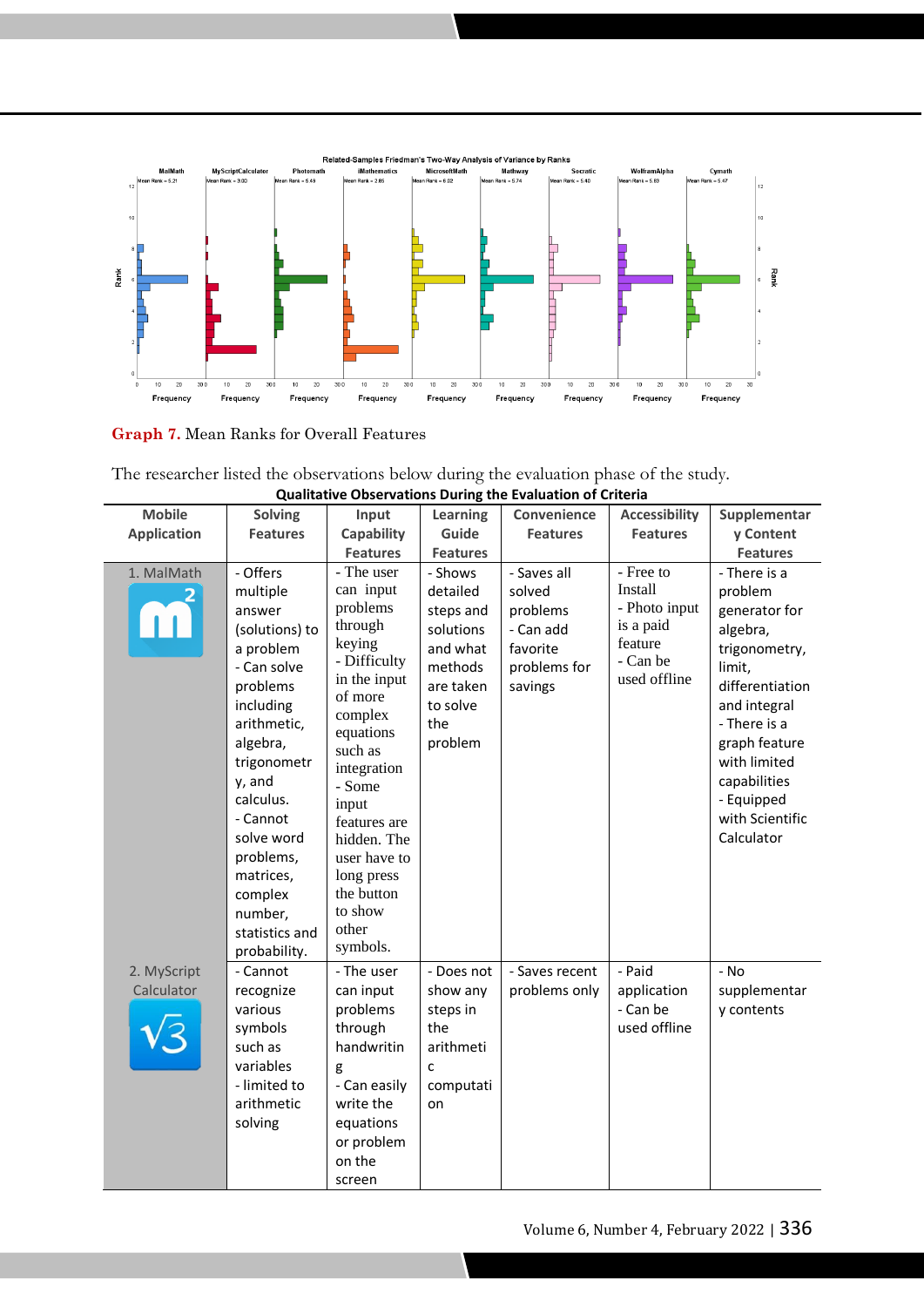| 3. Photomath                | - Gives<br>detailed<br>solutions<br>- Can<br>generally<br>solve almost<br>every<br>problem in<br>the criteria<br>expect for<br>statistics and<br>limits.         | - Solves<br>with a free<br>photo input<br>feature                                                                                                                                                                       | - Shows<br>detailed<br>steps and<br>solutions<br>and what<br>methods<br>are taken<br>to solve<br>the<br>problem                                                                                                                                                                                           | - Saves all<br>solved<br>problems<br>- It can share<br>solutions on<br>social media<br>and other<br>platforms                                                                      | - Free to<br>Install<br>- Additional<br>features<br>including<br>animated<br>tutorials<br>requires<br>payment<br>- Requires<br>internet<br>connection                                                     | - No<br>supplementar<br>y contents                                                                                               |
|-----------------------------|------------------------------------------------------------------------------------------------------------------------------------------------------------------|-------------------------------------------------------------------------------------------------------------------------------------------------------------------------------------------------------------------------|-----------------------------------------------------------------------------------------------------------------------------------------------------------------------------------------------------------------------------------------------------------------------------------------------------------|------------------------------------------------------------------------------------------------------------------------------------------------------------------------------------|-----------------------------------------------------------------------------------------------------------------------------------------------------------------------------------------------------------|----------------------------------------------------------------------------------------------------------------------------------|
| 4. iMathematics<br>TU       | - limited to<br>solving linear<br>and<br>quadratic<br>equations                                                                                                  | - The user<br>can input<br>problems<br>through<br>keying                                                                                                                                                                | - Does not<br>show any<br>steps in<br>the linear<br>and<br>quadratic<br>equations<br>computati<br>on                                                                                                                                                                                                      | - The user can<br>search<br>mathematical<br>concepts and<br>principles                                                                                                             | - Free to<br>Install<br>- Most of the<br>additional<br>contents are<br>for pro<br>version,<br>however pro<br>version<br>seems<br>unavailable<br>- Some<br>features<br>Requires<br>internet<br>connection. | - Equipped<br>with<br>supplementary<br>contents for<br>definitions,<br>properties,<br>theorems,<br>principles, etc               |
| 5. Microsoft<br>Math Solver | - Can solve<br>arithmetic,<br>algebra,<br>trigonometr<br>y, calculus<br>and<br>statistics.<br>Every<br>problem in<br>the criteria<br>except<br>combination<br>s. | - The user<br>can input<br>the<br>problem<br>through<br>picture,<br>scanning,<br>keying and<br>handwritin<br>g. The only<br>app with 4<br>different<br>input<br>features<br>among the<br>math apps<br>in this<br>study. | - Shows<br>detailed<br>steps and<br>solutions<br>and what<br>methods<br>are taken<br>to solve<br>the<br>problem<br>- When<br>solving a<br>problem,<br>it shows<br>also the<br>graph,<br>similar<br>problems,<br>video<br>tutorials,<br>related<br>concepts,<br>workshee<br>ts from<br>web, and<br>similar | - Saves all<br>solved<br>problems<br>- It can share<br>solutions on<br>social media<br>and other<br>platforms<br>- It can<br>bookmark<br>selected<br>problems to<br>easily find it | - Free to<br>Install<br>- Requires<br>internet<br>connection                                                                                                                                              | - With<br>Scientific<br>Calculator<br>- Contains<br><b>Daily Practice</b><br>quiz feature<br>with summary<br>of average<br>score |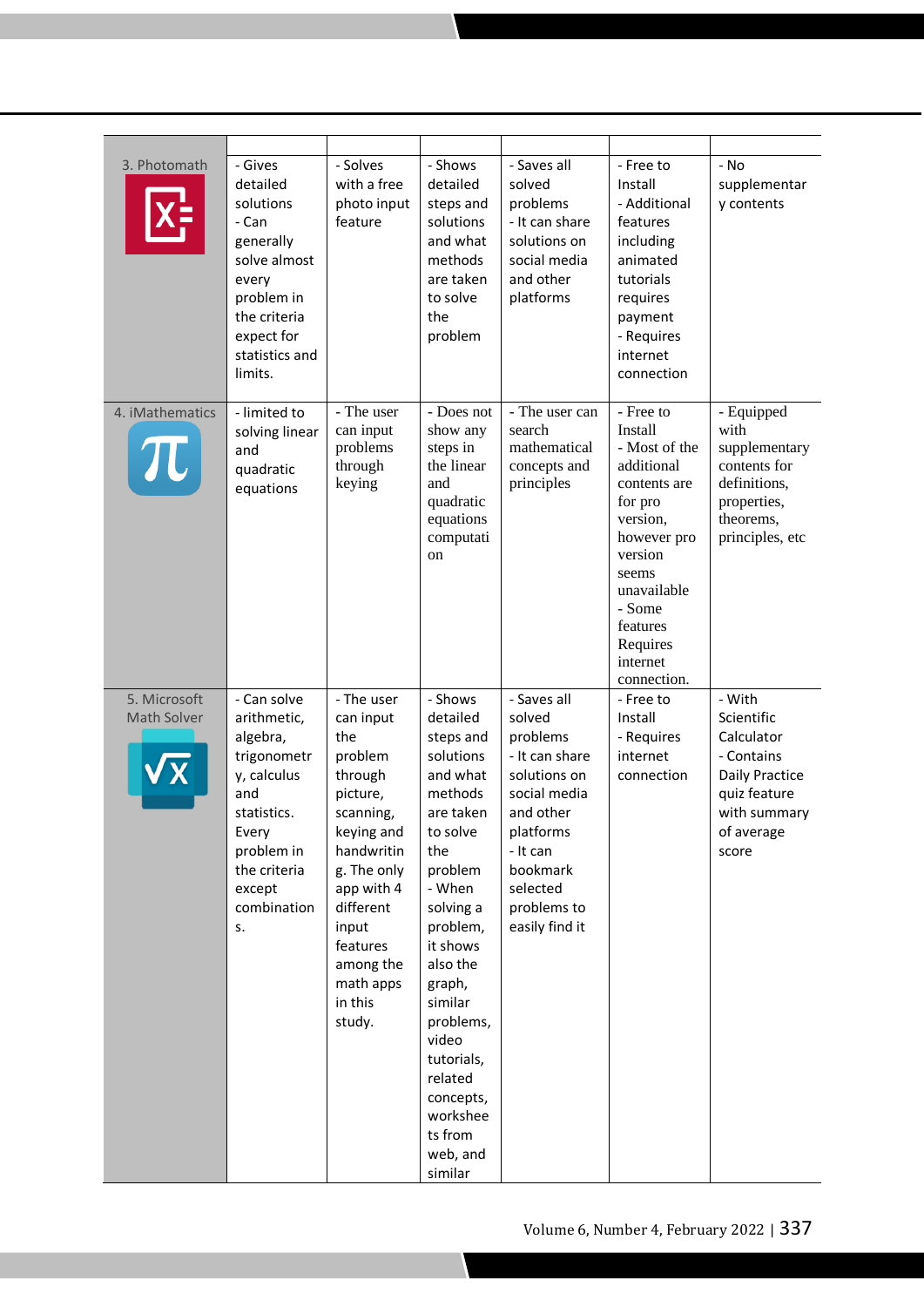|                    |                                                                                                                                                                                                                                                                    |                                                                                                                                                                       | problems<br>from web                                                                                                                                                                                                                                                                                       |                                                                                                                                                                                                                                         |                                                                                                                                      |                                                                                                                                             |
|--------------------|--------------------------------------------------------------------------------------------------------------------------------------------------------------------------------------------------------------------------------------------------------------------|-----------------------------------------------------------------------------------------------------------------------------------------------------------------------|------------------------------------------------------------------------------------------------------------------------------------------------------------------------------------------------------------------------------------------------------------------------------------------------------------|-----------------------------------------------------------------------------------------------------------------------------------------------------------------------------------------------------------------------------------------|--------------------------------------------------------------------------------------------------------------------------------------|---------------------------------------------------------------------------------------------------------------------------------------------|
| 6. Mathway         | - Can solve<br>arithmetic,<br>algebra,<br>trigonometr<br>y, calculus<br>and<br>statistics<br>This app<br>solved all<br>problems in<br>the criteria<br>set by the<br>researcher<br>- The app<br>helps the<br>user decide<br>on how will<br>the problem<br>be solved | - The user<br>can input<br>problem<br>through<br>photo,<br>keying or<br>voice.<br>- The app<br>offers<br>suggestions<br>for a more<br>precise<br>input of<br>problems | - Shows<br>detailed<br>steps and<br>solutions                                                                                                                                                                                                                                                              | - The user can<br>reenter<br>recent<br>problems to<br>modify it<br>- Can view<br>detailed steps<br>only when the<br>user watched<br>an<br>advertisemen<br>t<br>- It can share<br>solutions on<br>social media<br>and other<br>platforms | - Free to<br>Install<br>- Requires<br>premium<br>upgrade for<br>steps on<br>every<br>problem<br>- Requires<br>Internet<br>Connection | - Subjects are<br>separated<br>from one<br>another<br>- Can solve<br>common solid<br>figures<br>- Equipped<br>with Scientific<br>Calculator |
| 7. Socratic        | - Can solve<br>arithmetic,<br>algebra,<br>trigonometr<br>y, and<br>calculus. -<br>Cannot solve<br>matrices,<br>limits and<br>statistics.<br>- Can solve<br>word<br>problems<br>(math and<br>other<br>disciplines<br>such as<br>physics)                            | - The user<br>can input<br>problems<br>through<br>photo and<br>voice.                                                                                                 | - Shows<br>similar<br>questions<br>and video<br>tutorials<br>from the<br>internet<br>- The app<br>is directly<br>connecte<br>d with<br>other<br>math app<br>so the<br>user may<br>have a<br>variety of<br>solutions.<br>The apps<br>include<br>Mathway,<br>Cymath,<br>MathPap<br>a and<br>Wolfram<br>Alpha | - Some of the<br>text are<br>difficult to<br>read because<br>of the<br>color/theme<br>of some text                                                                                                                                      | - Free to<br>Install<br>- Requires<br>Internet<br>Connection                                                                         | - Directly<br>connected<br>with the<br>online<br>resources                                                                                  |
| 8.<br>WolframAplha | - Can solve<br>arithmetic,<br>algebra,<br>trigonometr<br>y and<br>calculus.                                                                                                                                                                                        | - The user<br>can input<br>problems<br>through<br>keying<br>- Difficulty                                                                                              | - Shows<br>detailed<br>steps and<br>solutions<br>and what<br>methods                                                                                                                                                                                                                                       | - The user can<br>search<br>mathematical<br>concepts and<br>principles<br>- Saves all                                                                                                                                                   | - Paid<br>application<br>- Requires<br>internet<br>connection<br>for it to be                                                        | - There are<br>sample<br>problems<br>available                                                                                              |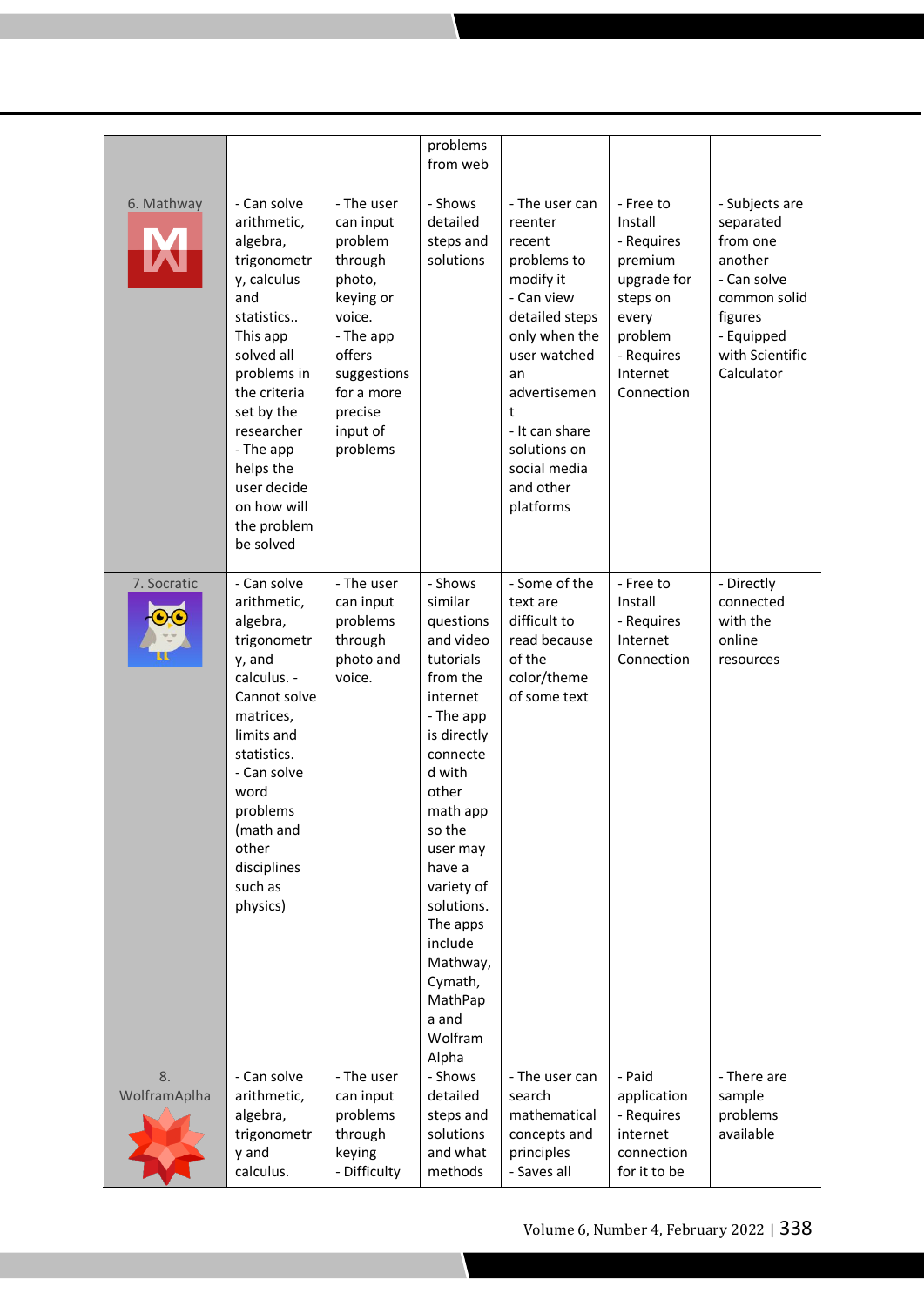|             | - Cannot      | in the input | are taken | solved         | used          |              |
|-------------|---------------|--------------|-----------|----------------|---------------|--------------|
|             | solve limits, | of complex   | to solve  | problems       |               |              |
|             | and           | epressions   | the       | - It can share |               |              |
|             | statistics.   | for the user | problem   | solutions on   |               |              |
|             |               | can only     |           | social media   |               |              |
|             |               | input in a   |           | and other      |               |              |
|             |               | linear       |           | platforms      |               |              |
|             |               | manner       |           |                |               |              |
| 9. Cymath   | - Can solve   | - The user   | - Shows   | - Saves all    | - Free to     | - There are  |
|             | arithmetic,   | can input    | detailed  | solved         | Install       | references   |
|             | algebra,      | problems     | steps and | problems (for  | - Some        | and practice |
| $\bigoplus$ | trigonometr   | through      | solutions | a fee)         | features      | problems     |
|             | y and         | scanning,    | and what  |                | such as       | available    |
|             | calculus.     | or keying    | methods   |                | saving and    | - There is a |
|             | - Cannot      |              | are taken |                | noting on     | blog that    |
|             | solve limits, |              | to solve  |                | solutions can | features     |
|             | and           |              | the       |                | only be       | question of  |
|             | statistics.   |              | problem   |                | accessed      | the week     |
|             |               |              |           |                | through       |              |
|             |               |              |           |                | premium       |              |
|             |               |              |           |                | version       |              |



**Figure 2.** Summary of the Mean Ranks with Graph of Mean Ranks in terms of the Overall Features

# **CONCLUSION**

The possible benefits and drawbacks of using mobile apps in the teaching-learning process are determined by the application, the goal of usage, student use, and the teacher's capability to incorporate the mobile application into the teaching-learning process.

In this study, each mobile application is quantitatively and qualitatively evaluated using six (6) different criteria to determine which mobile applications are best suited for the following factors: solving features, input capability features, learning guide features, convenience features,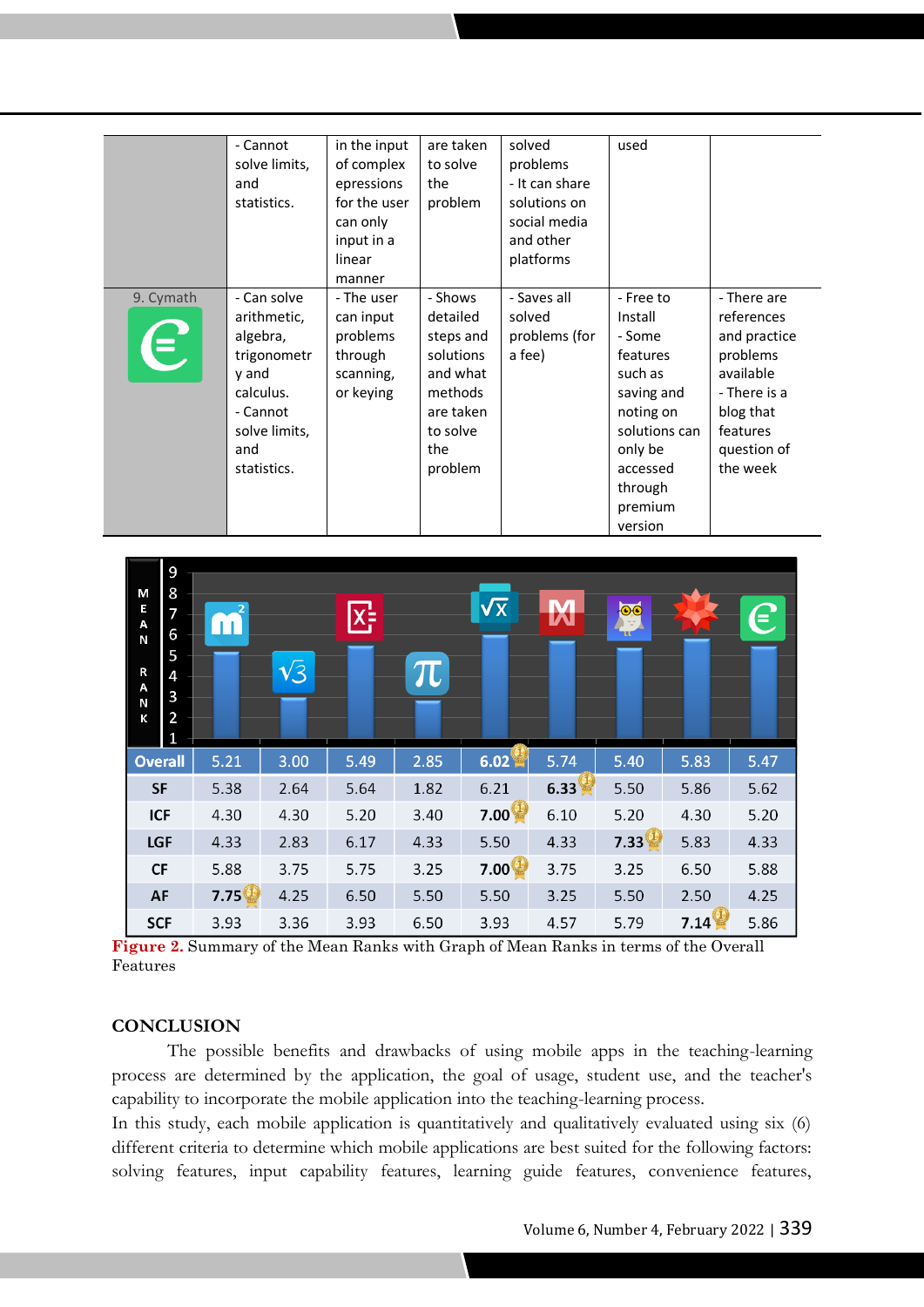accessibility features, and supplementary content features. This study suggests using certain application based on the criteria's as follows.

zzzzzz

In terms of solving features, Mathway can solve all criteria set by the researcher. The questions came from subjects arithmetic, algebra, trigonometry, calculus and statistics. The advantage of using Mathway, and its statistically similar apps, include faster computation and greater productivity as the user can practically solve any problem from the subjects considered. On the other hand, this application can be an instrument for misuse and can be exploited for its solving functions.

In terms of input capability features, Microsoft Math Solver have 4 different ways to input the problem. The advantage of using Microsoft Math Solver gives the greatest variation among the considered math apps, so that the user can have an option depending on the problem on how to input it. The more complex the problems are, the better it is to use scanning or picture input rather than keying and handwriting.

In terms of learning guide features, Socratic have direct access to the internet and shows similar questions or video tutorials from the internet. This app is also directly connected with other math app so the user may have a variety of solutions. This gives advantage for that user who wants to practice problems simultaneously while looking at different methods of solutions.

In terms of convenience feature, Microsoft Math Solver can save all solved problems, share solutions on social media and other platforms, and can bookmark selected problems to easily find it. The app also doesn't show any advertisement for an uninterrupted use. On the other hand, this also gives easy access to sharing answers and solutions in the exams or quizzes.

In terms of accessibility features, MalMath is the only math application in which all of the contents are free to access and can be used offline. This gives advantage for users who cannot afford to pay a certain amount or have limited access to the internet. Thus, ensuring a continuous learning with the use of a math app during unwanted o restricted situations.

In terms of supplementary features, WolframAlpha contains almost all listed supplementary contents in the criteria except the conversion of units feature. These supplementary contents can add value to the knowledge gained by the student in solving specific problems.

Overall, Microsoft Math Solver ranked the highest among the considered math apps. But statistically, this study suggests that it does not differ from WolframAlpha, Mathway, PhotoMath, Cymath, Socratic, and Malmath.

The goal of such math apps must be limited only to assistance and further improvement of the mathematical literacy of the users. Using it for unacceptable academic behaviors such as cheating is highly discouraged

## **Recommendations**

The use of math applications in the teaching-learning process is not just dependent on solving features, input capability features, learning guide features, convenience features, accessibility features, and supplementary content features. Additional criteria can be considered for evaluation. Continuous study is also encouraged since technology is always progressing and developing, which may be used to benefit instructors and students. The researcher generally recommends that:

1. In the future, surveys should be performed to determine which subjects and criteria should be included in the evaluation of various math apps.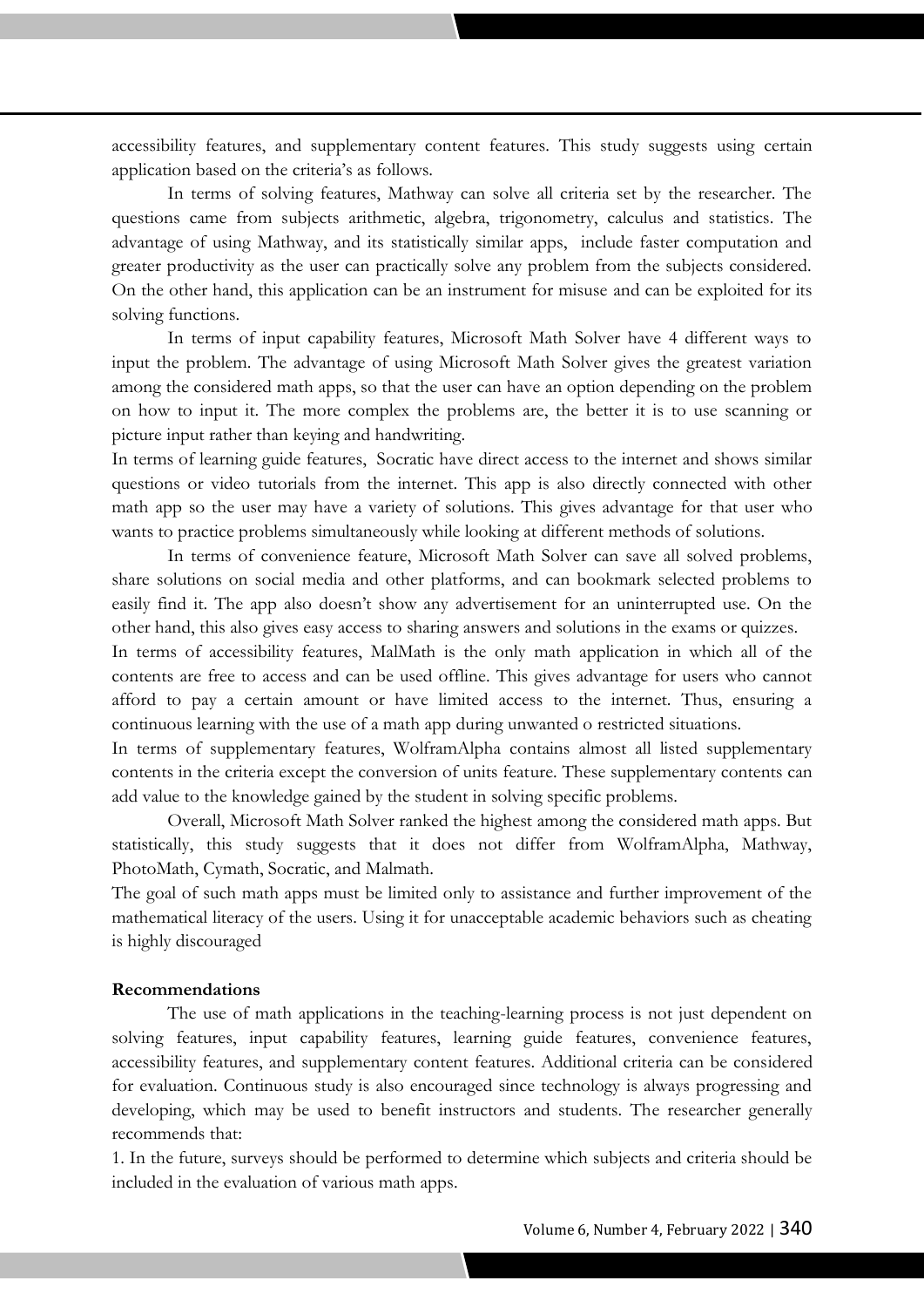2. With the use of mobile applications, mathematics instructors must prioritize the production of teaching materials and the selection of appropriate teaching techniques.

zzzzzz

3. Mathematics instructors should be sent to seminars, workshops, and conferences to improve their teaching skills so that they may be more creative in making learning more productive and enjoyable.

4. Students should have consistent access to learning tools to improve their mathematical reasoning, reasoning, problem-solving, and communication abilities.

5. The school's administration should encourage and embrace the usage of mobile applications in the classroom to the greatest degree possible. For pupils to be globally competitive, the instructor must also be up to date on current events.

## Mobile Applications in Instruction

Faster computations, greater productivity, utilization of online and supplementary resources, and familiarization with alternative answers and approaches are among possible benefits of using mobile math applications. While the most prevalent possible drawbacks of utilizing mobile math applications are misuse of its functions, including cheating, a drop in study habits because students are convinced that math apps help handle their tasks, and exploitation of mobile application capabilities.

Knowledge of the capabilities of these mobile applications that are incorporated into the teaching-learning process can assist instructors in planning, developing, and upgrading their teaching approaches to maximize possible advantages while minimizing downsides.

The teacher can consider a variety of math apps that can be found on the internet. The question rises on which mobile application/s are most suited to assisting teachers in enhancing and enriching their assessments in order to successfully aid the teaching-learning process in mathematics.

If the teacher is looking for learning and supplementary concepts, consider using WolframAlpha and Socratic. WolframAlpha contains almost all listed supplementary contents in the criteria except the conversion of units feature. These supplementary contents can add value to the knowledge gained by the student in solving specific problems. Socratic have direct access to the internet and shows similar questions or video tutorials from the internet. This app is also directly connected with other math app so the user may have a variety of solutions. This gives advantage for those students who wants to practice problems simultaneously while looking at different methods of solutions.

If the specific problems for teaching or assessment are pre-made by the teacher, math app such as Mathway and statistically similar apps can help the teacher be productive by aiding in coming up with a solutions and methods.

If the teacher wants new questions related to specific topics, consider using Malmath. This app is equipped with a problem generator for algebra, trigonometry, limit, differentiation, and integral calculus.

Knowing the capabilities of these math apps, it's important to improve the assessments given for the students. The teachers are encouraged to give assessments that allows the students to perform application of the concepts rather than simply giving them equations or problems that are practically solvable by such mobile applications. Giving one expression or one equation problems easily gives away the purpose of learning. With a simple click or typing of problems,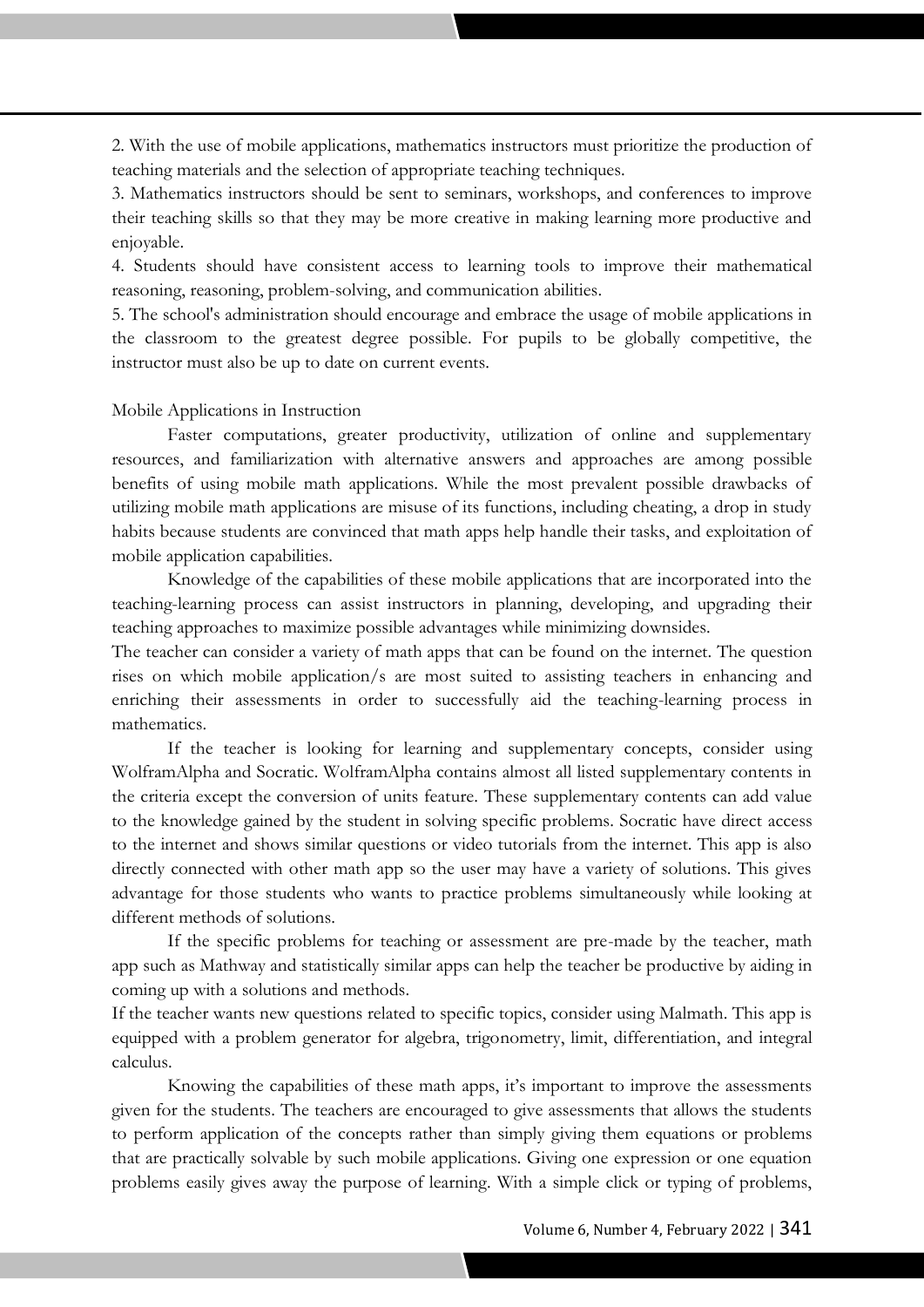the student can solve the problems without effort exerted and may take the lesson for granted as the math apps can solve those problems easily.

zzzzzz

# Mobile Applications in Learning

Remember that the math apps are merely a tool to assist learning and a supplement for additional knowledge for improving the student's mathematical literacy and problem-solving abilities. Proper guidance from the teacher is still the best method to instill knowledge and comprehension.

Before encouraging the students to use math apps with substantial capabilities, make sure that basic principles and foundations are already discussed in the class so that the student already have the foundational idea and the math apps' purpose are merely to guide them for more complex problems.

For solving problems that are mostly arithmetic in nature, consider using MyScript Calculator. As it can easily input the problem through handwriting.

For solving problems that are algebraic, trigonometric, and calculus based, consider using Mathway and statistically similar math apps.

However, for students to learn , it is important for an app that can solve equation and problems to be equipped with learning guide features and supplementary content features. Fortunately, in this study, there are math apps that contain these features. Microsoft Math Solver, the highest mean ranked app in this study, can solve majority of the problems in the criteria and shows detailed steps, solutions and methods taken to solve the problem. Also, when solving a problem, it shows the graph, similar problems, video tutorials, related concepts, worksheets from web, and similar problems from web. If the student doesn't want to solve a problem but only to learn concepts, it is suggested to use WolframAlpha contains almost all listed supplementary contents in the criteria except the conversion of units feature.

Additionally, take note of the accessibility features of the math apps, some requires payment for a full feature, others require a stable internet connect. Most of the students in the Philippines nowadays struggle with meeting these requirements in utilizing math apps in education. Thus, it is recommended to use math apps that are free to install and does not require internet connection as a backup for most of the situations. Malmath is a good back up application as it can also solve majority of questions in the criteria, shows a detailed solution and can be used offline.

In summary, utilization of math apps depends on the needs of the students and capability of the teachers to facilitate its utilization. All math apps have their own strengths and weaknesses, so are the students. Math apps are a powerful tool in assisting teachers in enhancing and enriching their assessments. Furthermore, it can be utilized to assist learners in improving their mathematical literacy and problem-solving abilities.

# **REFERENCES**

Aleksandrov, Evgeny, and Anastasia Levitskaya. "Technology of Integrated Media Education." Медиаобразование, no. 4 (2018): 3–10.

Alrasheedi, M., Capretz, L.F. and Raza, A., 2015. A systematic review of the critical factors for success of mobile learning in higher education (university students' perspective). Journal of Educational Computing Research, 52(2), pp.257-276.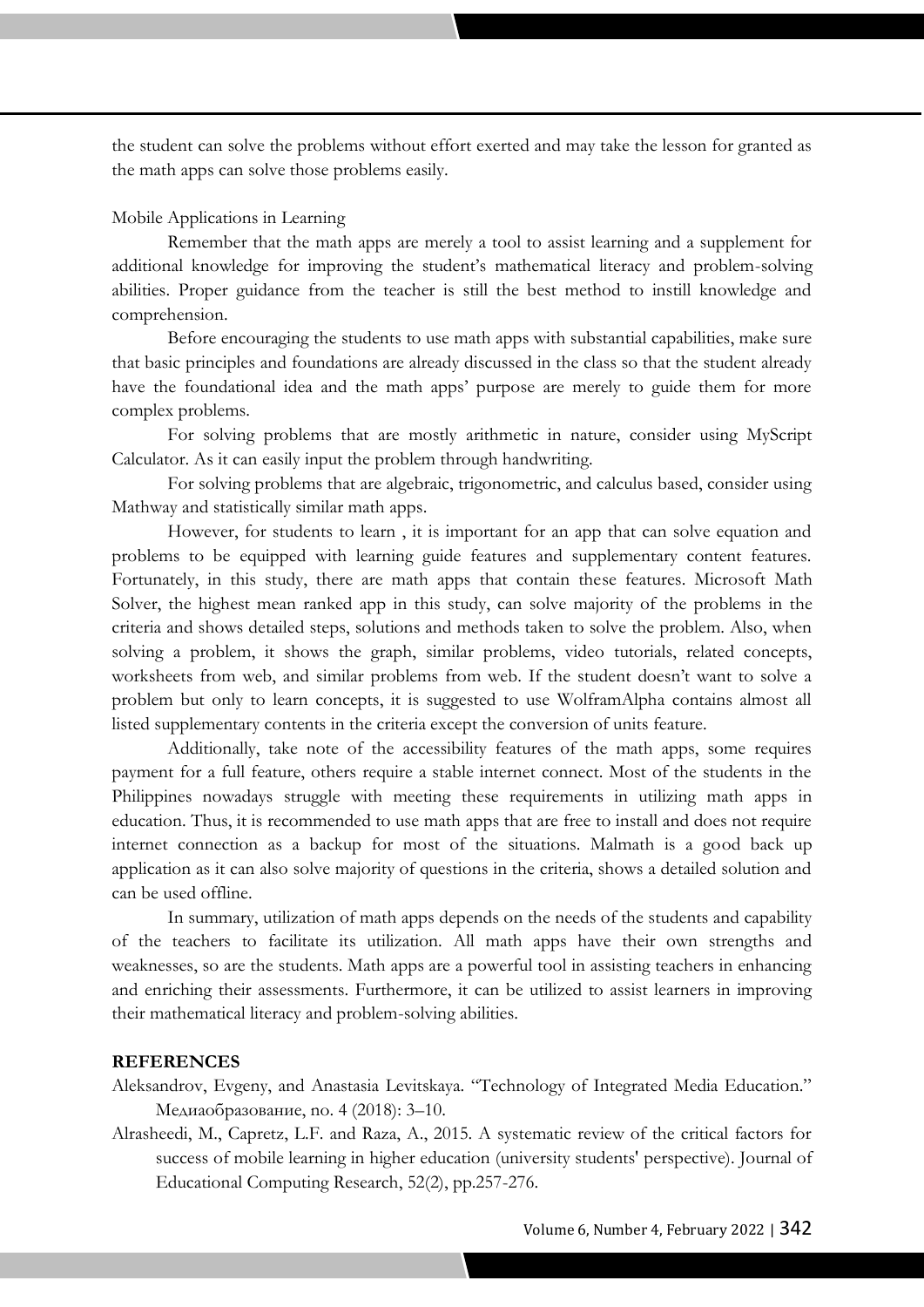Andrae, Anders, and Tomas Edler. "On Global Electricity Usage of Communication Technology: Trends to 2030." Challenges (2015).

zzzzzz

Anshita Dhoot. "A Survey of Internet of Things." SYNCHROINFO JOURNAL (2020).

- Bidin, S. and Ziden, A.A., 2013. Adoption and application of mobile learning in the education industry. Procedia-social and behavioral sciences, 90, pp.720-729.
- Biswas, B., Roy, S.K. and Roy, F., 2020. Students perception of Mobile learning during Covid-19 in Bangladesh: university student perspective.
- Botzer, G. and Yerushalmy, M., 2007, December. Mobile application for mobile learning. In Proceedings of IADIS International Conference on Cognition and Exploratory Learning in Digital Age (CELDA 2007) (pp. 7-9).
- Bustillo, J., Rivera, C., Guzmán, J.G. and Acosta, L.R., 2017. Benefits of using a mobile application in learning a foreign language. Sistemas & Telemática, 15(40), pp.55-68.
- Calimag, J.N., Mugel, P.A., Conde, R.S. and Aquino, L.B., 2014. Ubquitous learning environment using android mobile application. International Journal of Research in Engineering & Technology, 2(2), pp.119-128.
- Chachil, K., Engkamat, A., Sarkawi, A. and Shuib, A.R.A., 2015. Interactive multimedia-based mobile application for learning Iban language (I-MMAPS for learning Iban language). Procedia-Social and Behavioral Sciences, 167, pp.267-273.
- Correspondent, N. D. T. V. (2014, November 12). 11 apps that will make you hate maths a little less. NDTV Gadgets 360. https://gadgets.ndtv.com/apps/features/11-apps-that-willmake-you-hate-maths-a-little-less-619256.
- Drigas, A., & Pappas, M. (2015). A review of mobile learning applications for mathematics. International Journal of Interactive Mobile Technologies (IJIM), 9(3), 18. https://doi.org/10.3991/ijim.v9i3.4420
- Educationalappstore. (2021, May 2). 8 best math Solver apps for iOS and Android. Educational App Store. https://www.educationalappstore.com/best-apps/best-math-solver-apps.
- Educatorstechnology. (2018, March 25). 9 good Android Math apps for students. Educational Technology and Mobile Learning. https://www.educatorstechnology.com/2018/03/9 good-android-math-apps-for-students.html.
- El-Sofany, H. and El-Haggar, N., 2020. The effectiveness of using mobile learning techniques to improve learning outcomes in higher education.
- Etcuban, J. O., & amp; Pantinople, L. D. (2018). The effects of mobile application in teaching high school mathematics. International Electronic Journal of Mathematics Education, 13(3). https://doi.org/10.12973/iejme/3906
- Fabian, K., Topping, K. J., & amp; Barron, I. G. (2018, February 23). Using mobile technologies for mathematics: Effects on student attitudes and achievement. Educational Technology Research and Development. https://link.springer.com/article/10.1007/s11423-018-9580- 3.
- Jan, S.R., Ullah, F., Ali, H. and Khan, F., 2016. Enhanced and effective learning through mobile learning an insight into students perception of mobile learning at university level. International Journal of Scientific Research in Science, Engineering and Technology (IJSRSET), Print ISSN, pp.2395-1990.
- Kaliisa, R., Palmer, E. and Miller, J., 2019. Mobile learning in higher education: A comparative analysis of developed and developing country contexts. British Journal of Educational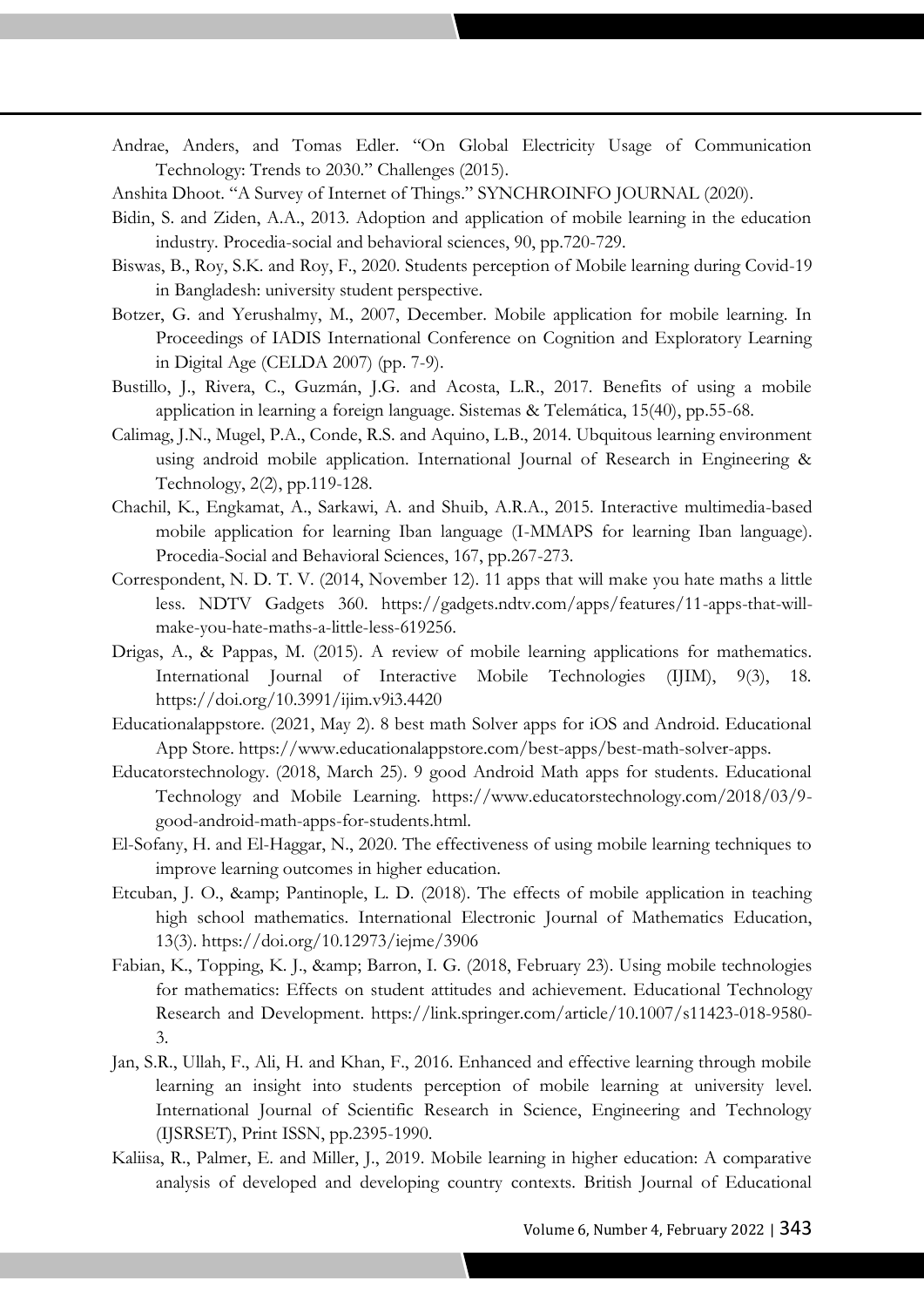Technology, 50(2), pp.546-561.

Kalloo, V., & amp; Mohan, P. (n.d.). An investigation into Mobile Learning for High School Mathematics. Innovations in Mobile Educational Technologies and Applications, 301–317. https://doi.org/10.4018/978-1-4666-2139-8.ch019

zzzzzz

- Keegan, D., 2005, October. The incorporation of mobile learning into mainstream education and training. In World Conference on Mobile Learning, Cape Town (Vol. 11).
- Klímová, B. and Berger, A., 2018, August. Evaluation of the use of mobile application in learning English vocabulary and phrases–a case study. In International Symposium on Emerging Technologies for Education (pp. 3-11). Springer, Cham.
- Martin, F. and Ertzberger, J., 2013. Here and now mobile learning: An experimental study on the use of mobile technology. Computers & Education, 68, pp.76-85.
- Marwan, M.E., Madar, A.R. and Fuad, N., 2013. An overview of mobile application in learning for student of Kolej Poly-Tech Mara (KPTM) by using mobile phone. Journal of Asian Scientific Research, 3(6), p.527.
- Miller, P. (2017, January 19). This app doesn't just do your homework for you, it shows you how. The Verge. https://www.theverge.com/2017/1/19/14329652/socratic-app-homeworkmath-algebra-mathsteps.
- Noguera, J.M., Jiménez, J.J. and Osuna-Pérez, M.C., 2013. Development and evaluation of a 3D mobile application for learning manual therapy in the physiotherapy laboratory. Computers & Education, 69, pp.96-108.
- Panashe Goteka EdTech Advocate and Enthusiast with a Penchant for Community Building 7 Oct 2020. (2021, July 26). 8 of the best math apps for Android. Mobile Guardian. https://www.mobileguardian.com/best-math-apps-android/.
- Reza. (1969, November 1). Best free apps that solve math problems for you. Effortless Math: We Help Students Learn to LOVE Mathematics. https://www.effortlessmath.com/blog/best-free-apps-that-solve-math-problems-foryou/.
- Santos, J. V., Gallardo, D. L. (2021). Ergonomic hazards in the WORKPLACE: ASSESSMENT, evaluation and prevention in the educational environment of Holy Cross College. International Journal of Multidisciplinary Research and Analysis, 04(07). https://doi.org/10.47191/ijmra/v4-i7-11
- Santos, J.V.L., 2021. Contingency Theories of Leadership: Effectiveness of the College Instructor's Leadership Style. EDUCATIO: Journal of Education, 6(2), pp.107-113.
- Sarrab, M., Alzahrani, A., Alwan, N.A. and Alfarraj, O., 2014. From traditional learning into mobile learning in education at the university level: undergraduate students perspective. International Journal of Mobile Learning and Organisation, 8(3-4), pp.167-186.
- Shahriari, Neda, Jane Grant-Kels, and Michael J. Murphy. "Dermatopathology Education in the Era of Modern Technology." Journal of Cutaneous Pathology, 2017.
- Sharples, M., 2013. Mobile learning: research, practice and challenges. Distance Education in China, 3(5), pp.5-11.
- Shroff, R.H. and Keyes, C.J., 2017. A proposed framework to understand the intrinsic motivation factors on university students' behavioral intention to use a mobile application for learning. Journal of Information Technology Education: Research, 16(1), pp.143-168.

Skiada, R., Soroniati, E., Gardeli, A. and Zissis, D., 2014. EasyLexia: A mobile application for